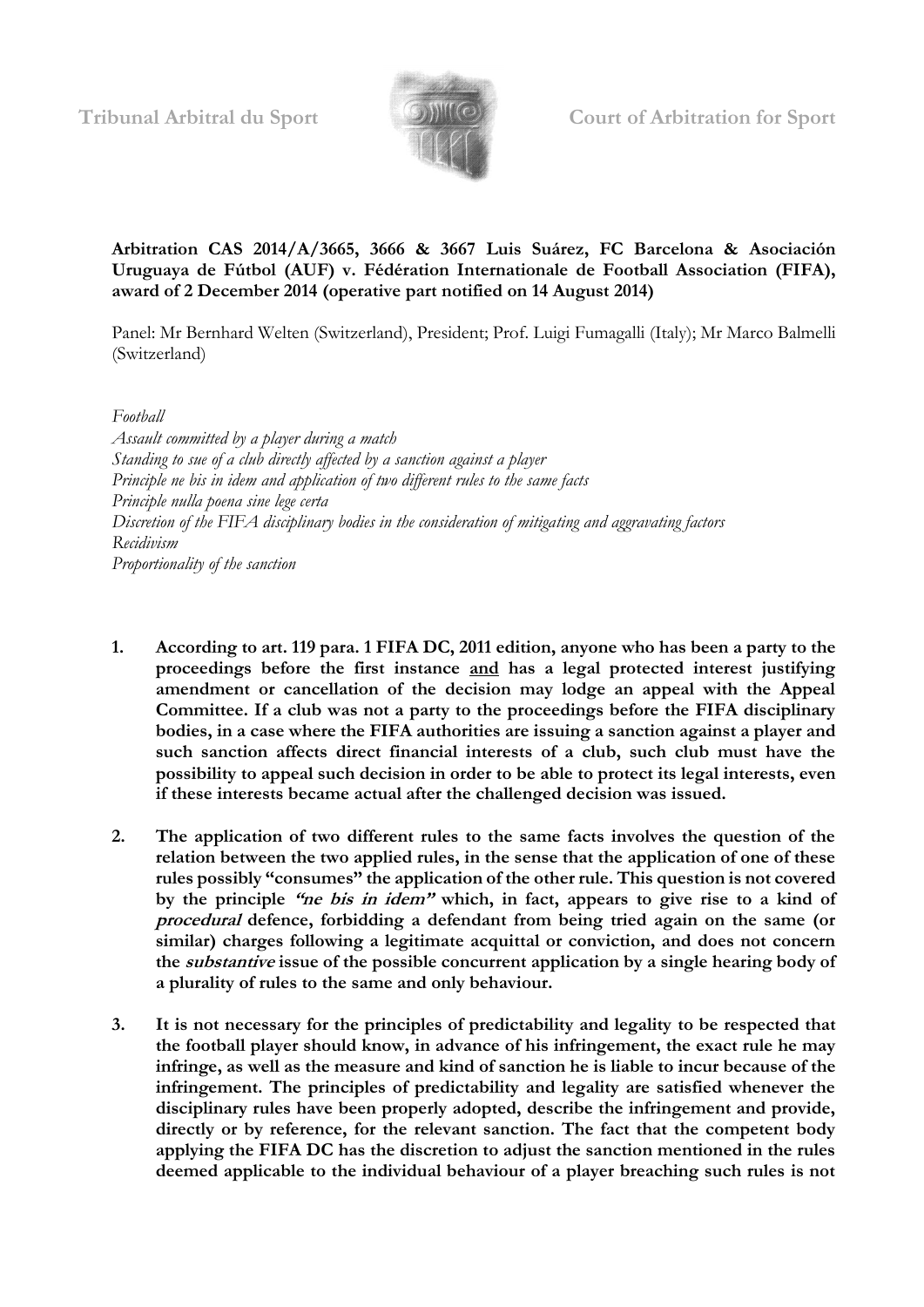**inconsistent with those principles and with the general principle "nulla poena sine lege certa".**

- **4. The FIFA DC, unlike State criminal codes, does not provide a system of general rules defining standard sanctions to be increased (or reduced) by given percentages (by the half, one third or the like) if named aggravating or mitigating circumstances are found. In view of art. 39 par. 4 FIFA DC, the bodies pronouncing the sanction for a violation of the FIFA DC shall take into account all relevant factors in the case, as well as the degree of the offender's guilt. In other words, the disciplinary bodies have to consider all the relevant circumstances, which include mitigating but also aggravating factors.**
- **5. Recidivism is specifically mentioned as an aggravating factor to be considered, in view of art. 39 par. 4 FIFA DC, without any limitation with regard to the circumstances of the previous violations, i.e. irrespective of the level (national or international) of the competition in which the same infringement had already occurred.**
- **6. If an offender is responsible (only) for the violation of one provision of the FIFA DC, he can be sanctioned only under that provision. Therefore, different kinds of sanctions cannot be applied to the offender. However, in the determination of the sanction in a kind allowed by that provision, the measure of the sanction applied by the first instance disciplinary bodies must be taken into account, in order to respect the principle of proportionality.**

## **I. THE PARTIES**

- 1. Luis Alberto Suárez Díaz (hereinafter referred to as the "Player") is a Uruguayan professional football player who played for the national team of Uruguay in the 2014 FIFA World Cup Brazil™. Since 16 July 2014, Mr Suarez is playing for Fútbol Club Barcelona, Spain.
- 2. Fútbol Club Barcelona (hereinafter referred to as "FC Barcelona" or the "Club") is a football club with its registered seat in Barcelona, Spain. It is a member of the "Liga de Fútbol Profesional (LFP)" and the "Real Federación Española de Futbol (RFEF)" which has been affiliated to the Fédération Internationale de Football Association since 1904.
- 3. The Asociación Uruguaya de Fútbol (hereinafter referred to as "AUF"; the Player, the Club and AUF are hereinafter jointly referred to as the "Appellants") is the national football association governing football in Uruguay. It has been a member of the Fédération Internationale de Football Association since 1923.
- 4. The Fédération Internationale de Football Association (hereinafter referred to as the "Respondent" or "FIFA") is the international governing body of football on a worldwide level. It is an association under Swiss law, has its registered office in Zurich, Switzerland and exercises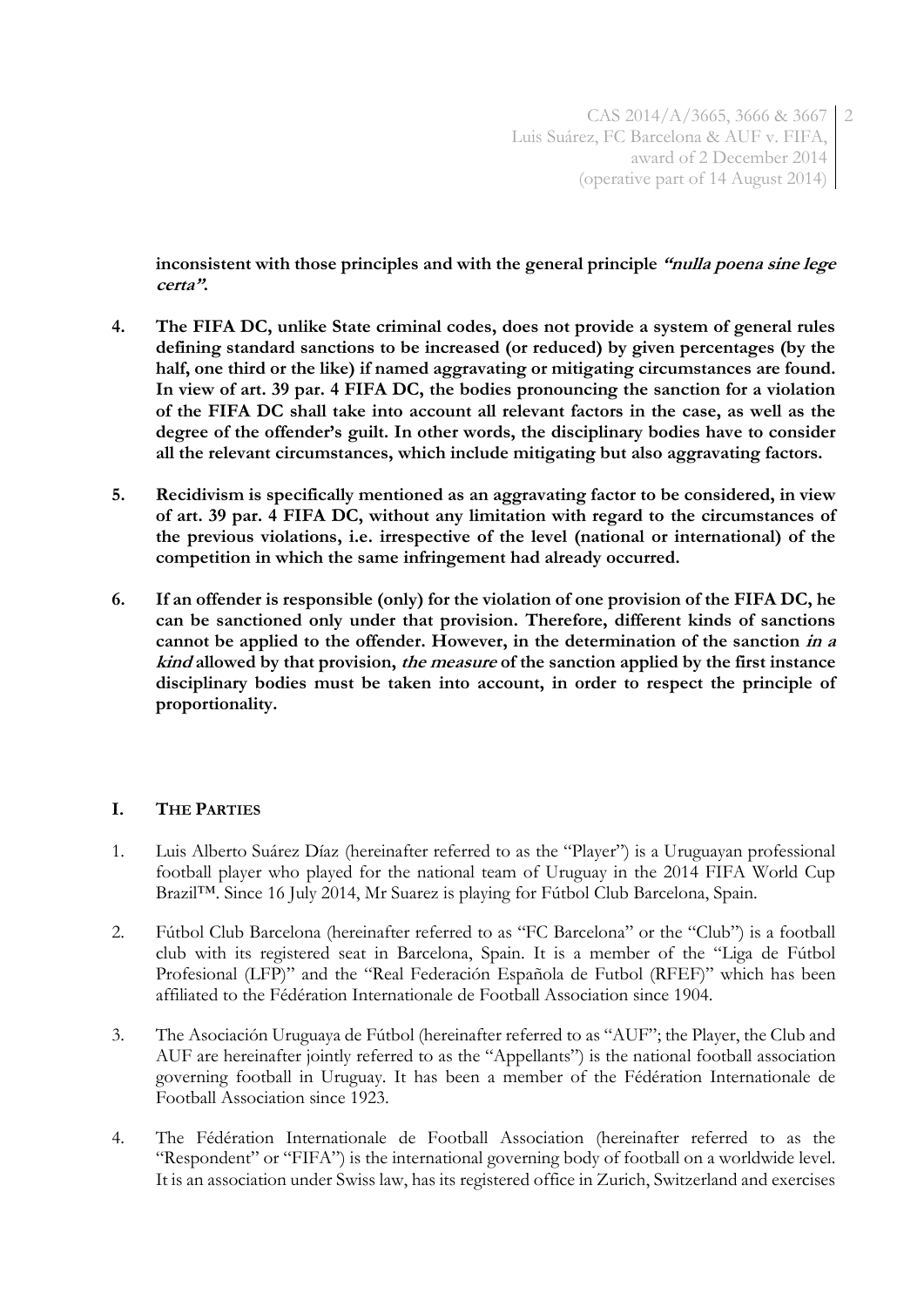regulatory, supervisory and disciplinary functions over continental confederations, national associations, clubs, officials and players, worldwide.

## **II. FACTUAL BACKGROUND**

- 5. The elements set out below are a summary of the relevant facts emerging from the Parties' written pleadings or in the evidence offered in the course of the proceedings. Additional facts may be set out, where relevant, in connection with the legal discussion which follows.
- 6. On 24 June 2014, the national team of the AUF played a match against Italy in the 2014 FIFA World Cup Brazil™ (hereinafter referred to as the "Match"). In the 78<sup>th</sup> minute of the Match there was an incident between the Player and Giorgio Chiellini, a player from the Italian national team. Both players fell to the ground, the referee stopped the Match and granted a free kick to Italy. The referee as well as the assistant referees and the fourth referee did not mention anything about this incident in their official reports. On the same 24 June 2014, the secretariat of the FIFA Disciplinary Committee asked the referee, the assistant referees and the fourth official if they had seen the before mentioned incident. All four referees confirmed that they had not seen it.
- 7. On 24 June 2014, the FIFA Disciplinary Committee initiated disciplinary proceedings against the Player for having violated art. 48 par. 1 lit. d) and art. 57 of the FIFA Disciplinary Code (hereinafter the "FIFA DC").
- 8. On 25 June 2014, the Player and the AUF sent their written statements to the FIFA Disciplinary Committee.
- 9. On 25 June 2014, the FIFA Disciplinary Committee decided the following<sup>1</sup>:
	- *"1. The player Luis Suárez is declared guilty of the infringement of art. 48 par. 1 d) of the FIFA Disciplinary Code for having committed an act of assault during the match between Italy and Uruguay played on 24 June 2014 at the 2014 World Cup Brazil™.*
	- *2. The player Luis Suárez is declared guilty of the infringement of art. 57 of the FIFA Disciplinary Code for having committed an act that contravenes the principles of fair play and sportsmanship during the match between Italy and Uruguay played on 24 June 2014 at the 2014 FIFA World Cup Brazil™.*
	- *3. In application of art. 11 c) of the FIFA Disciplinary Code, the player Luis Suárez is suspended for nine (9) consecutive official matches of the representative team of Uruguay, which must be served in the following manner:*

<sup>1</sup> <sup>1</sup> Unofficial translation by FIFA from the Spanish original of the decision of the FIFA Disciplinary Committee.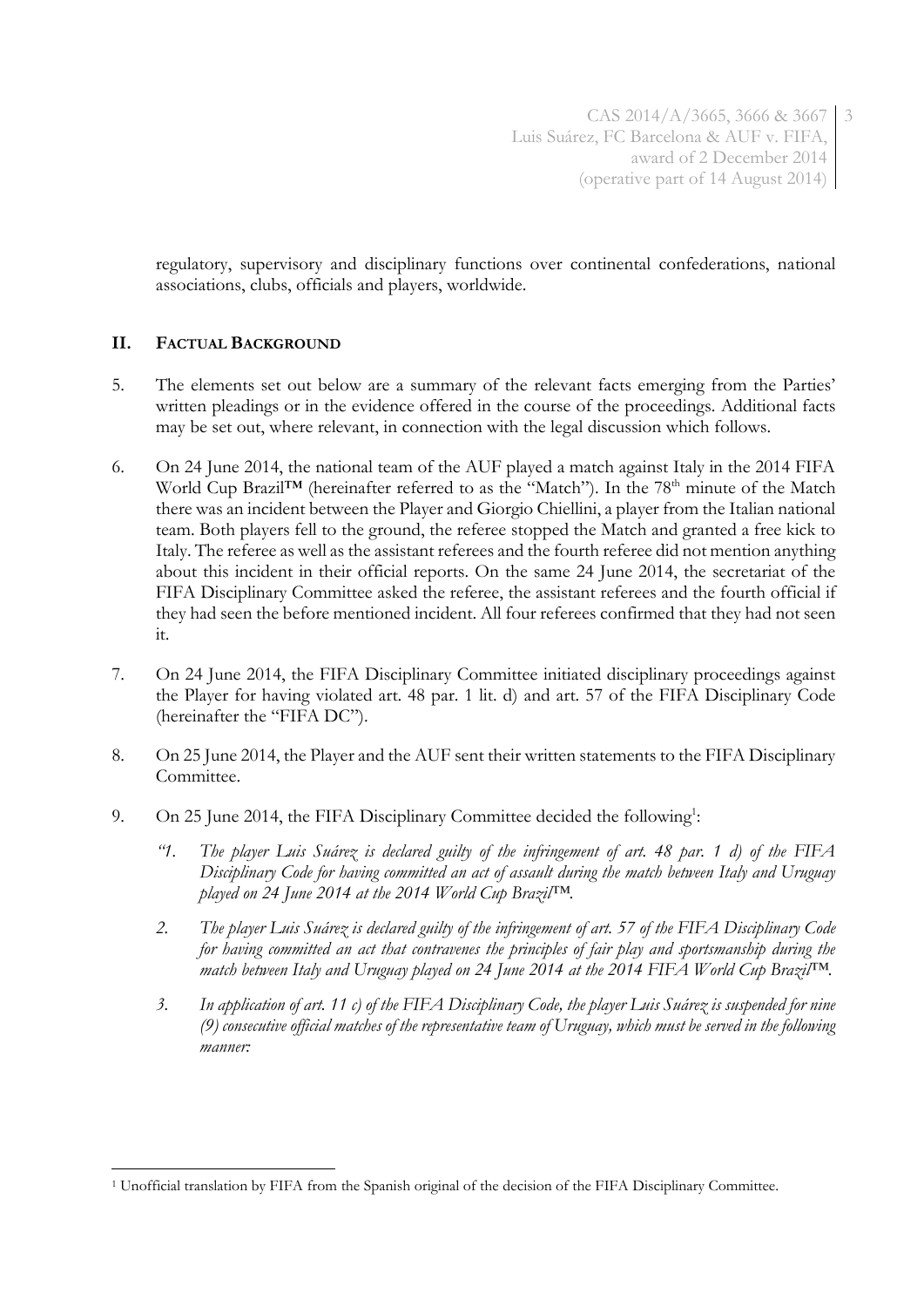*The first suspension:*

- *The first suspension must be served during the next match of the representative team of Uruguay within the final competition of the 2014 FIFA World Cup Brazil™, i.e. the following match:* 
	- *• Colombia vs. Uruguay, 28 June 2014*

*The subsequent suspensions must be served in the following manner:*

- *If the representative team of Uruguay qualifies for the next round(s) of the final competition of the 2014 FIFA World Cup Brazil™, the remaining suspensions must be served during this competition.*
- *The remaining suspensions that are not served in the final competition of the 2014 FIFA World Cup Brazil™ must be carried over to the next official matches of the representative team of Uruguay, as stipulated by art. 38 par. 2 a) of the FIFA Disciplinary Code.*
- *4. In application of art. 22 of the FDC, the player Luis Suárez is banned from taking part in any footballrelated activity (administrative, sporting or of any other kind) for four (4) consecutive months as from the date of notification of this decision to the Uruguayan Football Association.*
- *5. In application of art. 21 of the FDC, the player Luis Suárez is banned from entering the confines of any stadiums during the period of four (4) months in which he is banned from taking part in any footballrelated activity (cf. point II.4) and the stadiums in which the representative team of Uruguay plays for the duration of the suspension for nine (9) consecutive official matches of the representative team of Uruguay (cf. point III.3).*
- *6. In application of art. 10 c) of the FDC, the player Luis Suárez is sanctioned to pay a fine in the amount of CHF 100,000. This fine is to be paid within 30 days of notification of this decision. This payment may be made in Swiss francs (CHF) to […].*
- *7. The procedural costs will be dispensed in application of art. 105 par. 5 of the FIFA Disciplinary Code".*
- 10. On 26 June 2014, the decision of the FIFA Disciplinary Committee was communicated to the Player and the AUF.
- 11. On 27 June 2014, the Player informed the FIFA Appeal Committee through his legal representative of his intention to lodge an appeal against the decision of the FIFA Disciplinary Committee rendered on 25 June 2014.
- 12. On 29 June 2014, the AUF informed the FIFA Appeal Committee of its intention to lodge an appeal against the decision of the FIFA Disciplinary Committee of 25 June 2014 as well.
- 13. On 30 June 2014, the Player released a statement on his personal website, the media and social networks, in which he recognized his misconduct, expressed his deepest regrets, apologized and promised that nothing like the incident in question would ever happen again.
- 14. Against the decision of the FIFA Disciplinary Committee rendered on 25 June 2014 appeals were filed by the Player on 1 July 2014 and by the AUF on 3 July 2014.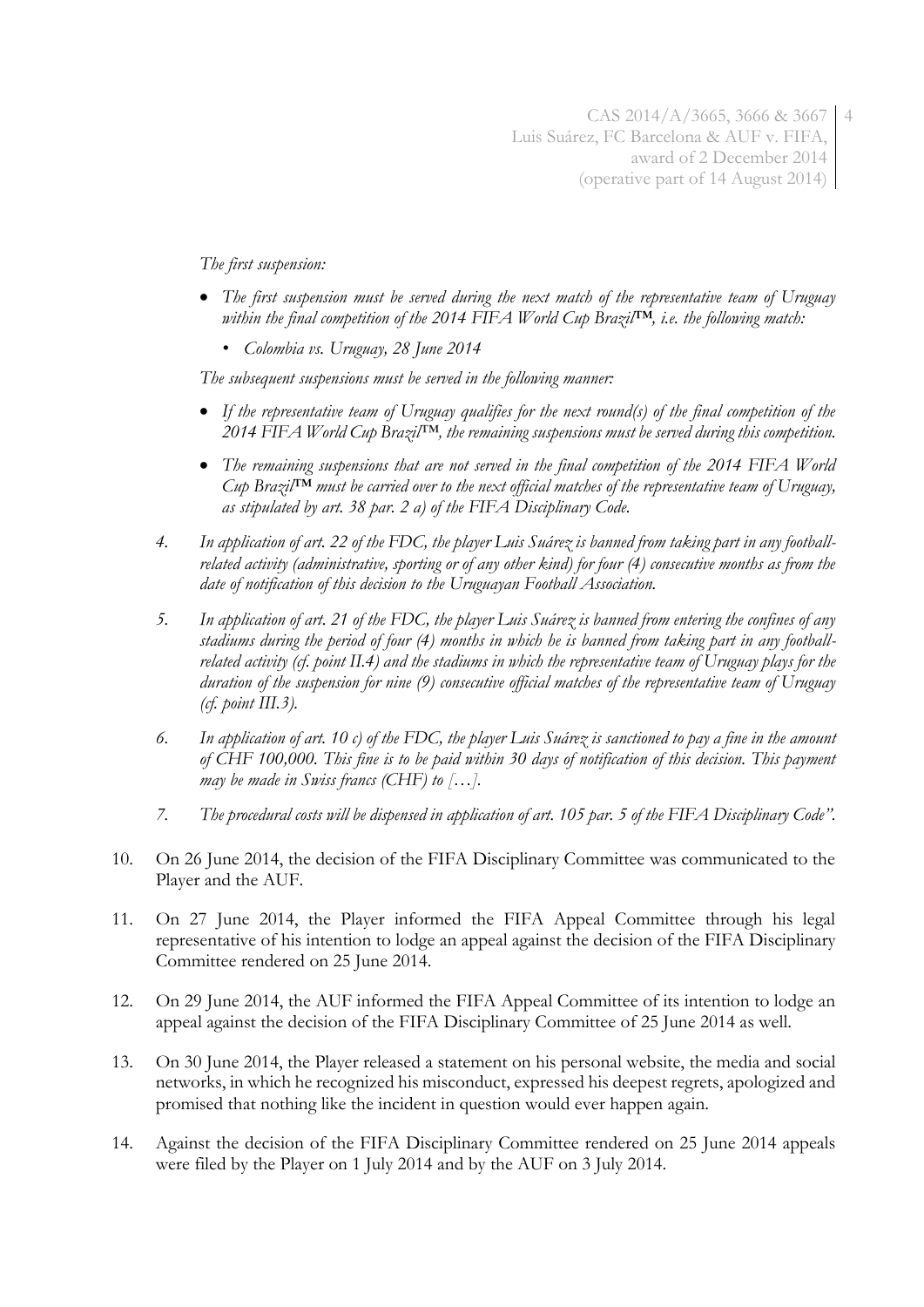- 15. On 8 July 2014, the FIFA Appeal Committee issued its decision on such appeals and stated the  $following<sup>2</sup>$ :
	- *"1. The appeal submitted by the player Luis Suárez is rejected.*
	- *2. The appeal submitted by the Uruguayan Football Association is rejected.*
	- *3. The decision of the FIFA Disciplinary Committee taken on 25 June 2014 is confirmed in its entirety.*
	- *4. The costs and expenses of these proceedings amounting to CHF 6,000 must be shared equitably by the Player and the Uruguayan Football Association. This amount is set off against the amounts paid by each of CHF 3,000, which were paid as a deposit by the Player and the Uruguayan Football Association"*.
- 16. On 10 July 2014, the operative part of the decision rendered by the FIFA Appeal Committee was communicated to the Player and the AUF by facsimile and email.
- 17. On 11 July 2014, the Player and the AUF requested to be provided with the reasoning of the decision passed by the FIFA Appeal Committee.
- 18. On 22 July 2014, the reasons of the decision rendered by the FIFA Appeal Committee on 8 July 2014 were communicated to the Player and the AUF.

## **III. PROCEEDINGS BEFORE THE CAS AND PARTIES' REQUESTS FOR RELIEF**

- 19. On 23 July 2014, the Player, FC Barcelona and the AUF filed separate statements of appeal with the Court of Arbitration for Sport (hereinafter referred to as the "CAS") to challenge the decision of the FIFA Appeal Committee of 8 July 2014 (hereinafter referred to as the "Appealed Decision"), pursuant to art. R47 et seq. of the Code of Sports-related Arbitration (hereinafter referred to as the "Code"). By these appeals, in essence, the Appellants sought the setting aside of the Appealed Decision or, if the case, the reduction to a milder measure of the sanction thereby imposed on the Player.
- 20. The arbitration proceedings so started were registered by the CAS Court Office as follows: CAS 2014/A/3665, *Luis Suarez v. FIFA*; CAS 2014/A/3666, *FC Barcelona v. FIFA*; and CAS 2014/A/3667, *Uruguayan Football Association v. FIFA*. In their respect, the Player and FC Barcelona in their statements of appeal designated Prof. Luigi Fumagalli as a member of the Panel. In its statement of appeal the AUF consented to such appointment.
- 21. In addition, the Appellants indicated that the Parties had reached an agreement regarding an expedited procedural timetable, according to which the Player and FC Barcelona would file their appeal briefs on 27 July 2014, the AUF would file its appeal brief on 28 July 2014, FIFA would file its answer on 6 August 2014 and the hearing would be held on 8 August 2014.
- 22. On 24 July 2014, the CAS Court Office acknowledged receipt of the statements of appeal,

<sup>1</sup> <sup>2</sup> Unofficial translation by FIFA from the Spanish original of the decision of the FIFA Appeal Committee.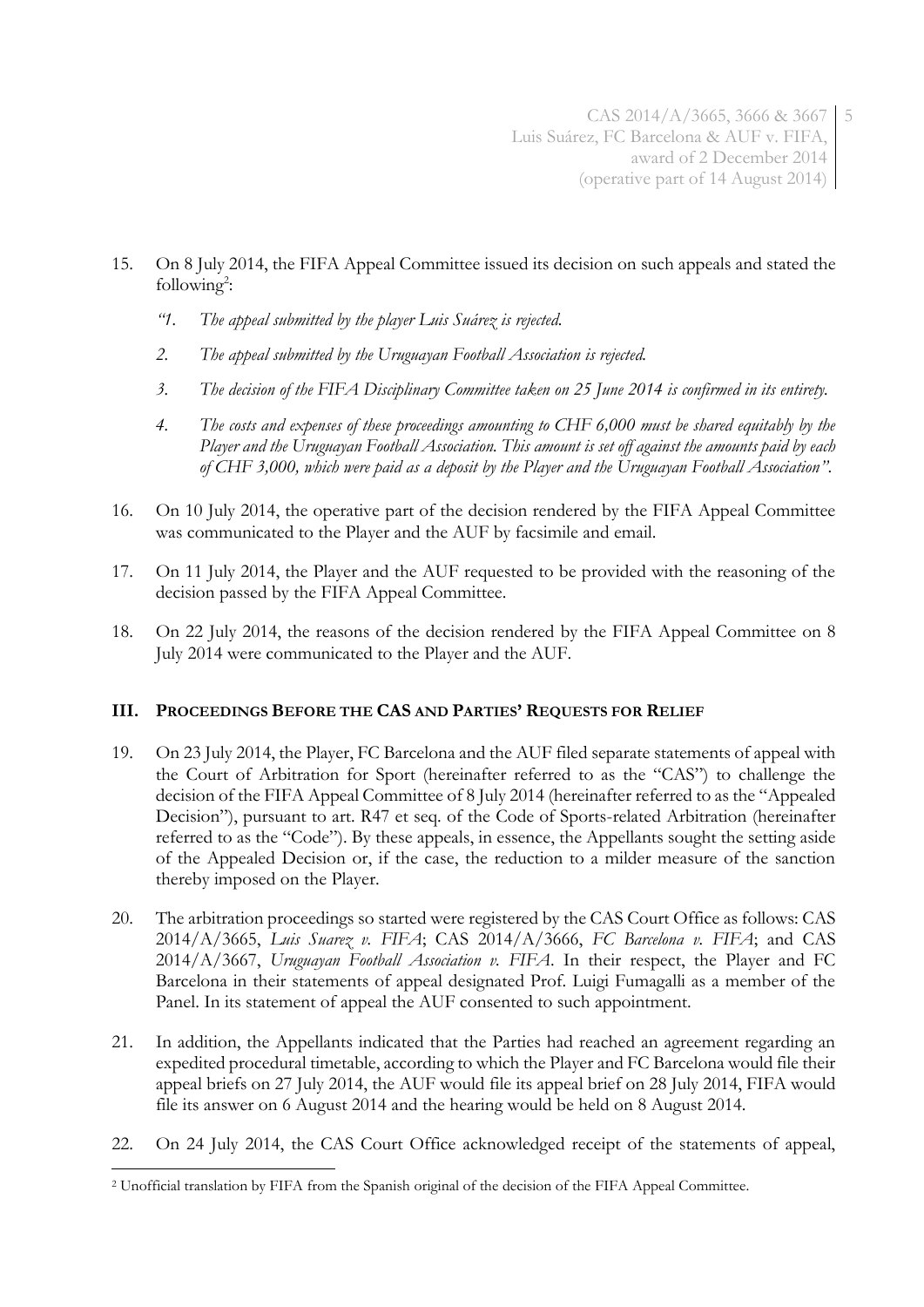informed the Parties that the President of the CAS Appeals Arbitration Division had decided to consolidate the three appeal proceedings in accordance with art. R52 of the Code, and took note of the Parties' agreement to the expedited calendar.

- 23. On 27 July 2014, the Player and FC Barcelona filed their respective appeal briefs, of identical content, and confirmed their requests for relief as follows:
	- *"1. The present appeal against FIFA Appeal Committee's decision dated 8 July 2014 is accepted.*
	- *2. The decision by FIFA Appeal Committee dated 8 July 2014 shall be annulled and a new decision is issued in which, having considered all the pertinent factors and attendant circumstances, the sanction to be imposed is a lesser one than the sanction imposed in the Appealed Decision, and specifically consist of:*
		- *a. A match ban for a number of consecutive official matches of the Uruguayan national team between 2 and 9, or*
		- *b. Alternatively, a match ban for a number of consecutive official matches of the Uruguayan national team between 2 and 9, and a monetary fine for an amount that is no greater than the CHF 100,000 established in the Appealed Decision.*
	- *3. FIFA shall be condemned to pay the legal costs and other expenses incurred by the Appellant in relation to this proceeding"*.
- 24. On 28 July 2014, the AUF filed its appeal brief with the following requests for relief:
	- *"(i) Set aside the decision of the FIFA Appeal Committee dated 8 July2014,*

*or* 

*Amend the decision of the FIFA Appeal Committee dated 8 July 2014 to significantly reduce the sanctions imposed upon Mr Luis Suárez therein;*

- *(ii) Order FIFA to pay a contribution towards the legal costs and other related expenses of the AUF"*.
- 25. On 31 July 2014, the CAS Court Office indicated that none of the Parties had objected to the nomination of Prof. Luigi Fumagalli as arbitrator in the present matter, and therefore confirmed such appointment.
- 26. On 31 July 2014, FIFA appointed Dr. Marco Balmelli as a member of the Panel.
- 27. On 4 August 2014, the CAS Court Office informed the Parties about the constitution of the Panel as follows: Mr Bernhard Welten, President, Prof. Luigi Fumagalli and Dr. Marco Balmelli, arbitrators.
- 28. On 6 August 2014, FIFA filed its answer, requesting the CAS:
	- *"1. To declare that the Club has no standing to sue;*
	- *2. To reject the AUF's request to set aside the decision hereby appealed against;*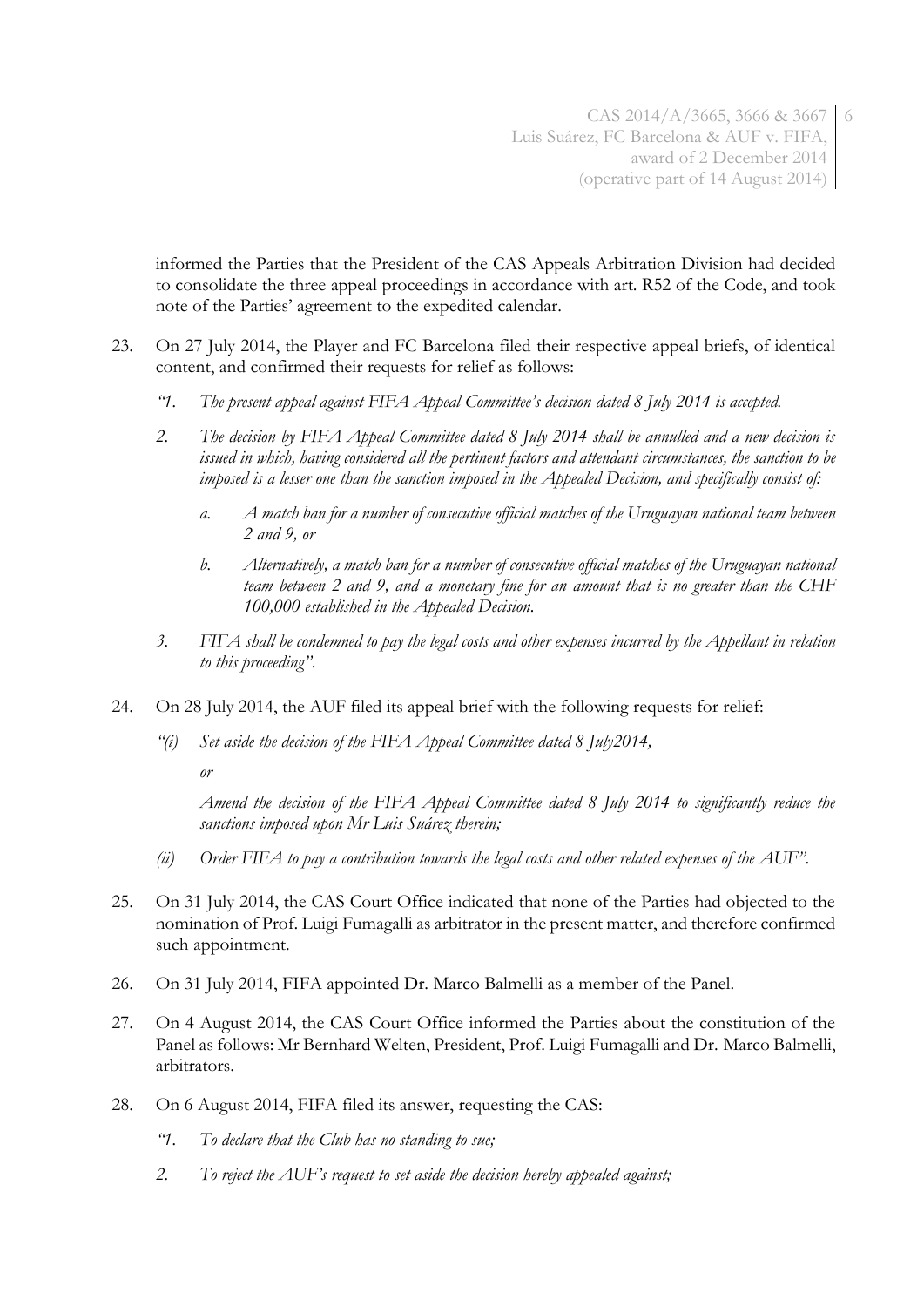- *3. To reject the Appellants' request to set aside the decision hereby appealed against and to issue a new one;*
- *4. To confirm in its entirety the decision hereby appealed against;*
- *5. To order the Appellants to bear all costs incurred in connection with these proceedings and to cover all legal expenses of the Respondent in connection with these proceedings"*.
- 29. On 8 August 2014, a hearing was held at the CAS headquarters in Lausanne. All the members of the Panel were present. At the outset of the hearing, the Parties declared that they had no objection with regard to the composition of the Panel.
- 30. The following persons attended the hearing:
	- Mr Luis Alberto Suárez Díaz in person, assisted by Mr Lucas Ferrer and Mr Alexis Schoeb, counsel;
	- Fútbol Club Barcelona, as represented by its secretary of the board, Mr Antoni Freixa and by its legal director, Ms Laura Anquera, assisted by Jordi López, counsel;
	- Associación Uruguaya de Fútbol, represented by its secretary general, Dr. Alejandro Balbi, and assisted by Mr David Casserly and Mr Daniel Cravo Souza, counsel, together with the research assistant Ms Melissa Knox and an interpreter, Mr Gabriel Cordova;
	- FIFA, as represented by Mr Marc Cavaliero, head of Disciplinary & Governance Department, Ms Christine Fariña and Mr José Rodriguez, legal counsel at the Disciplinary & Governance Department.
- 31. During the hearing, the Parties made full oral submissions. No witness was called to testify; instead, all Parties asked questions from the Panel and the other Parties, and Mr Suarez rendered some declarations.

### **IV. SUBMISSIONS OF THE PARTIES**

- 32. The following outline of the Parties' positions is illustrative only and does not necessarily comprise every contention put forward by the Parties. The Panel, indeed, has carefully considered, for the purposes of the legal analysis which follows, all the submissions made by the Parties, even if there is no specific reference to those submissions in the following summary.
- *a) The Player and FC Barcelona*
- 33. As the Player and the Club filed identical submissions, their position can be jointly summarized. They assert that:
	- i. the object of the appeal is not to request the complete annulment of the sanction imposed on the Player, since the Player recognizes that his conduct deserves to be punished;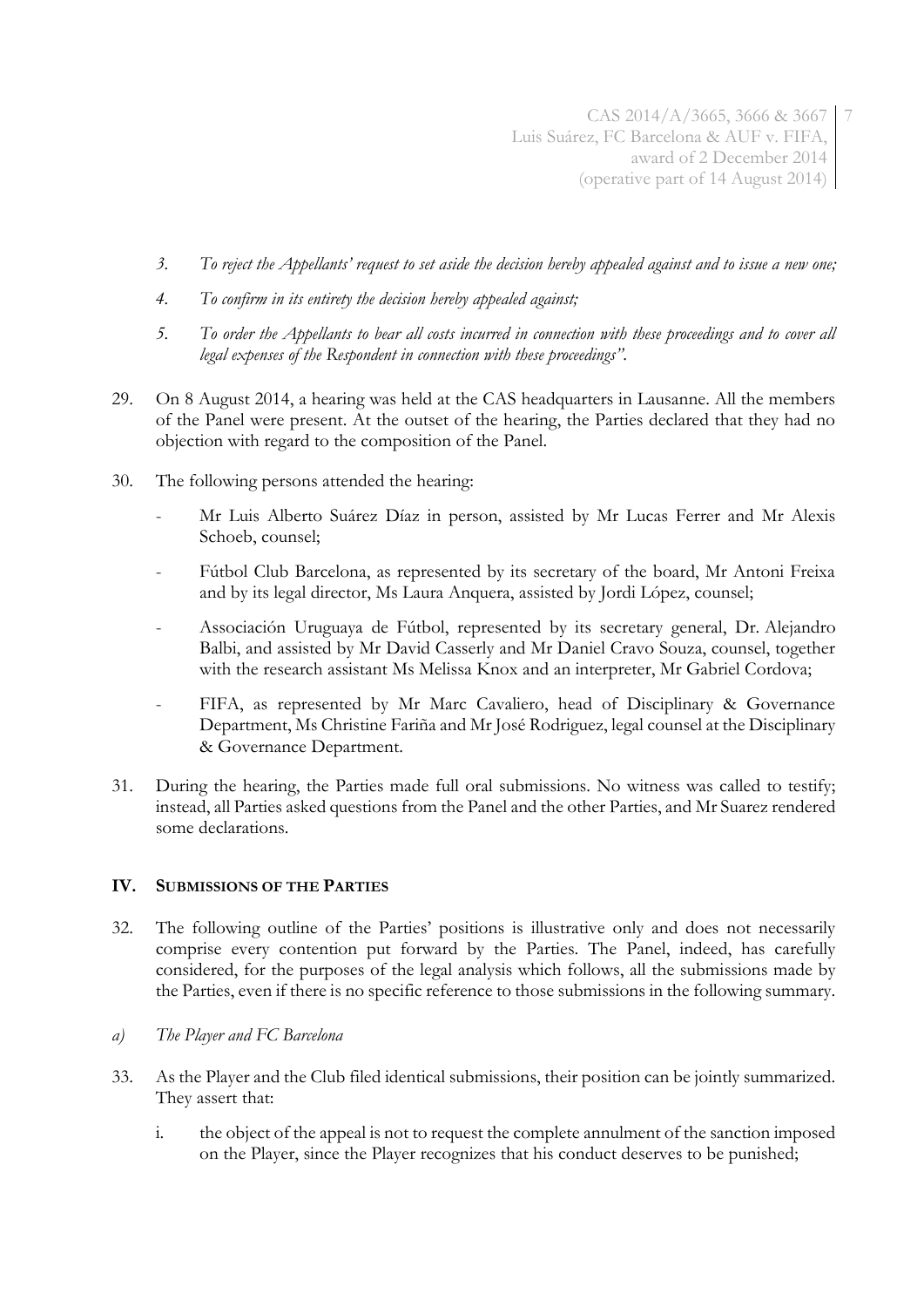- ii. however, the sanction imposed by the FIFA disciplinary bodies must be reduced, since *"it is not adjusted to the FIFA DC and is contrary to basic disciplinary and punitive principles"*. Four reasons can be identified for such reduction:
	- consideration of the Player's acknowledgment and remorse as a mitigating factor for the sanction;
	- wrong application of sanctions by FIFA according to its own disciplinary code;
	- breach of basic disciplinary principles in the imposition of sanctions on the Player;
	- the clear disproportion and inadequacy of the sanction imposed.
- iii. as to the consideration of the Player's acknowledgment and remorse as a mitigating factor for the sanction:
	- not all relevant factors were taken into account by the FIFA disciplinary bodies: especially, the Player's acknowledgment of the facts and the remorse he expressed with full and absolute publicity were not considered as mitigating factors;
	- in fact, the Player apologized publicly and also privately to his opponent player Giorgio Chiellini for what he did;
	- in addition, the Match was a "high voltage" match, and within a few hours after the Match the Player and the AUF had to take position in front of the FIFA Disciplinary Committee, which left them barely any time to reflect on the incident, at a time when the next crucial match was already waiting  $(1/8$ -final);
	- the Player is willing to undergo personalized medical treatment to improve his selfcontrol, and the Club is willing to support him to start the treatment sessions, which further shows the Player's remorse;
- iv. as to the wrong application of sanctions by FIFA according to its own disciplinary code:
	- FIFA imposed a total of four distinct sanctions for one single act committed by the Player, applying two different articles of the FIFA DC; the FIFA authorities therefore wrongly applied the Disciplinary Code. Biting as an "assault" does imply a "violation of the principles of fair play" and therefore no additional sanction, based on a second provision (art. 57 FIFA DC), is possible;
	- Art. 57 FIFA DC cannot be applied in the case at hand; only art. 48 FIFA DC shall be applied, which clearly defines the concrete sanction to be imposed (match ban plus possibly a fine); this specific rule (*lex specialis*) of art. 48 FIFA DC shall prevail over the general rule (*lex generalis*) of art. 32 FIFA DC, which would enable the deciding body to combine sanctions, unless otherwise specified;
- v. as to the breach of basic disciplinary principles in the imposition of sanctions on the Player:
	- the Appealed Decision breaches the principle of *"ne bis in idem"*, as four distinct sanctions are imposed for one single act, embodied in two different articles. The purpose of art. 48 para. 1 lit. d) and art. 57 FIFA DC is the same (to sanction a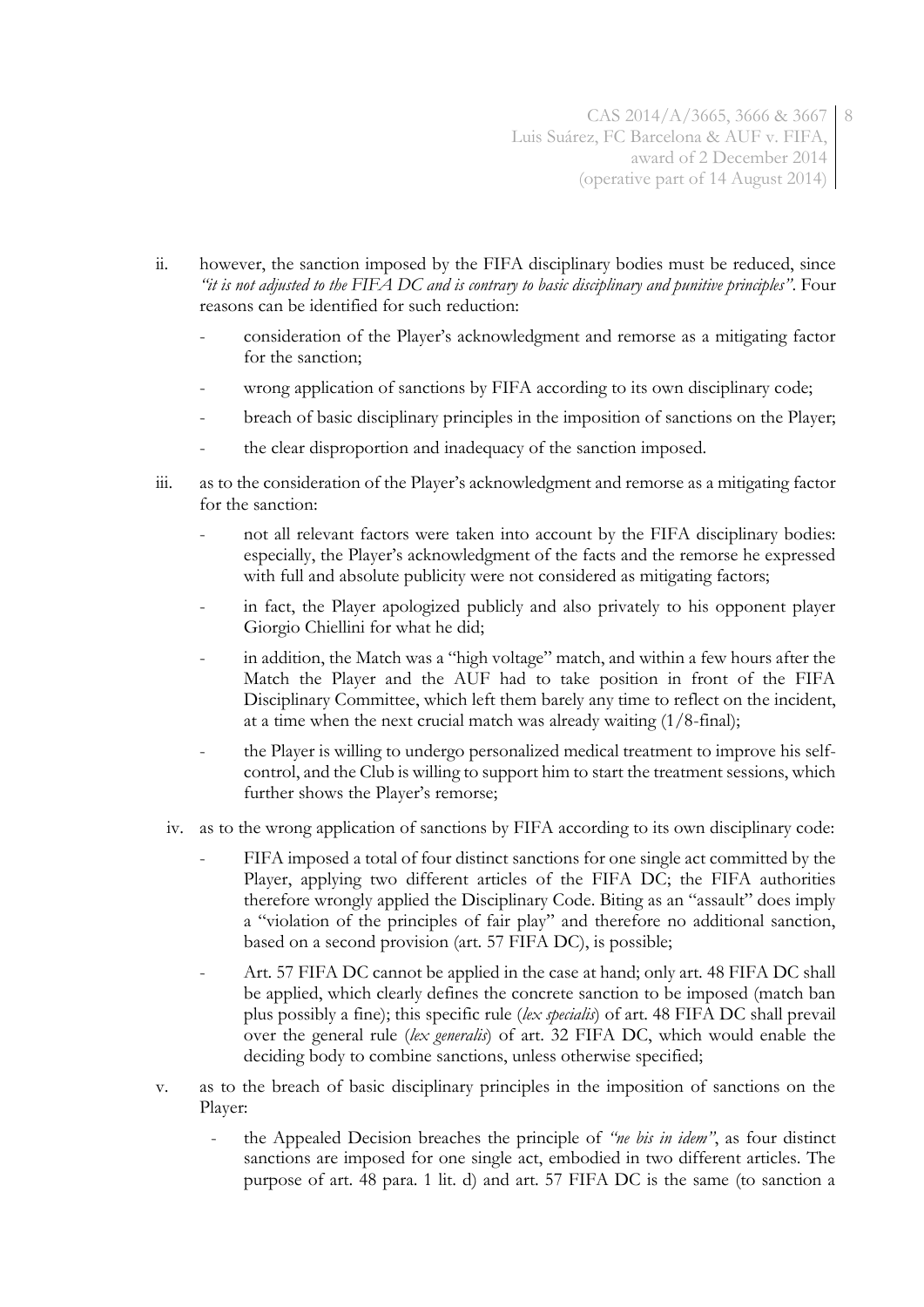football player for misconduct in the performance of his profession) and it is obvious that art. 48 para. 1 lit. d) incorporates within its scope a *"violation of the principles of fair play"*;

- the Appealed Decision further breaches the principle of legality *"nulla poena sine lege certa"* as it is impossible to anticipate the duration and scope of the sanctions that the Player could have expected in this case. In the case at hand the so-called "predictability test" is breached and shows that the Appealed Decision is arbitrary. The only sanction predictable *ex ante* to the Player is the suspension for a minimum of two matches plus a fine, therefore no further sanctions beside these should be applied;
- vi. as to the clear disproportion and inadequacy of the sanction imposed:
	- the sanctions imposed on the Player are completely inadequate and disproportionate, especially the stadium ban or the ban on taking part in any football-related activity, which are generally handed out when an administrative official, hooligans, club managers, referees or players have committed a crime, a match fixing offense, have violated the principle of contractual stability or some other non-football-related injury, *i.e.* have committed an offense occurring outside the pitch. In this case the Player committed an assault contending the ball and is not responsible for any offense occurring outside the pitch. Biting can be compared to other acts of misconduct, even if it is less frequent and more exceptional than others. The assault was committed during a game of the Uruguayan national team and therefore the sanction affecting the Club is incoherent;
	- the sanctions applied are disproportionate as the victim (Mr Chiellini) was able to continue to play without medical assistance and injury. In addition, if other assaults, committed by differed players in World Cup matches, such as Mauro Tassotti in 1994 and Zinedine Zidane in 2006, are considered, it can be noted that no such harsh sanctions (as those adopted for the Player) were imposed. Therefore, adding to the already heavy sanction of a 9-match ban and a fine, the four-month ban from participating in every football-related activity and from accessing stadium grounds is obviously disproportionate.
- *b) The AUF*
- 34. The AUF assertions may be summarized as follows:
	- i. art. 77(a) of the FIFA DC was applied inappropriately by the FIFA disciplinary bodies, as the case in question does not concern serious infringements which have escaped the match officials attention. As a result, the Appealed Decision should be set aside in its entirety;
	- ii. FIFA did not correctly apply the principles of sanctioning under Swiss law, it misapplied its own rules regarding recidivism and it misdirected itself in several other respects when considering an appropriate sanction. In fact, there must be a reduction in the 9 match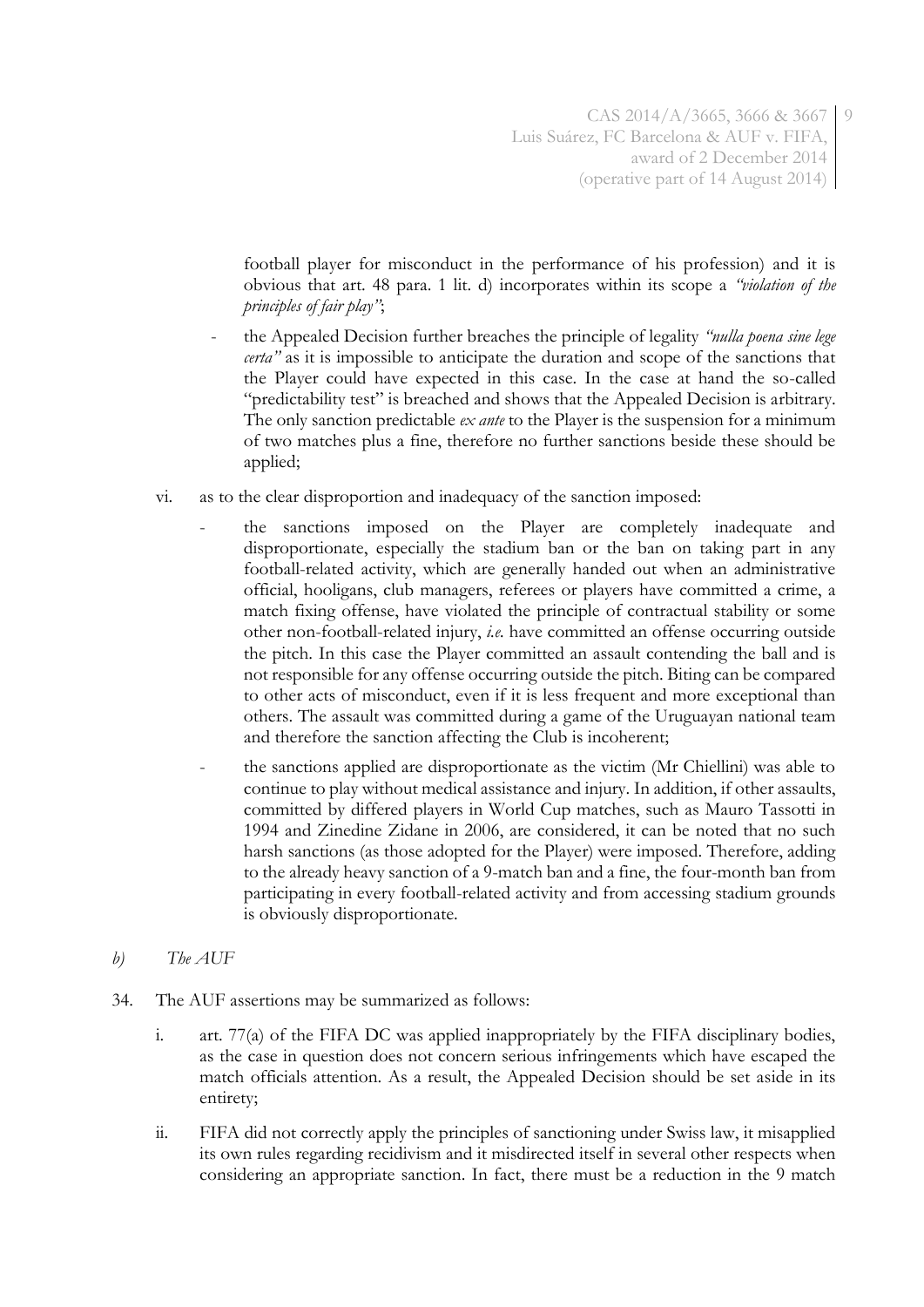CAS 2014/A/3665, 3666 & 3667 Luis Suárez, FC Barcelona & AUF v. FIFA, award of 2 December 2014 (operative part of 14 August 2014) 10

ban:

- to take into account that Swiss sanctioning principles will be violated by a sanction that favours punishment, while the principal objective of the sanction imposed on the Player should be to deter him from re-offending in the future. Such purpose is not best served by the imposition of a lengthy ban. On the other hand, AUF is in contact with psychiatrists in order to ensure that the Player's treatment will continue uninterrupted whenever he is on international duty with the AUF; the AUF is supporting an educational program entitled *"*C*ampaign against violence in sport 2014"*, in which the Player will be able to play the leading role;
- to take into consideration the incorrect minimum sanction starting point. In fact, the Player's conduct clearly falls under art. 48 para. 1 lit. d) FIFA DC and therefore the sanction is a two-match ban; biting cannot lead to a minimum six-match ban pursuant to art. 48 para. 1 lit. e) FIFA DC;
- to take into consideration the illegitimate finding of recidivism. The Appealed Decision considered the Player's recidivism as an aggravating factor. However, only prior infringements occurring in matches organized by FIFA can be taken into account to decide whether a player is a recidivist, on the basis of art. 40 FIFA DC. The interpretation of art. 40 FIFA DC, in fact, has to be made in a narrow way, while, in the case at hand, the FIFA bodies applied art. 40 FIFA DC arbitrarily, as the previous events which had involved the Player had occurred in national competitions. It is the first time FIFA has taken into account incidents at national levels in the context of disciplinary proceedings opened against players during FIFA competitions;
- to take into account the mitigating factor of remorse, that was incorrectly not considered by the FIFA Appeal Committee. Based on CAS jurisprudence, the fact that a party apologises and recognises his mistake must be taken into account for the purposes of sanctioning. The Player made a public and a separate private apology to Mr Chiellini;
- to take into consideration the lack of damage or consequence for Mr Chiellini, who was able to keep playing after the incident ;
- to take into account the fact that the FIFA Appeal Committee did not consider the effect of the sanction on third parties, such as the national team of AUF and the Club;
- to ensure the proportionality of the sanction in practical terms. Indeed, the ninematch ban is very long and will prevent the Player's participation in the 2015 *Copa America* in Chile as well as in the first qualification games of the preliminary competition of the FIFA World Cup 2018. A reduction of the suspension to four matches would in any case imply the loss for the Player of the possibility to play at the *Copa America* in 2015. In addition, the sanctions imposed on the Player appear clearly disproportionate, if compared to the cases of Tassotti (1994 - eight-match ban), Leonardo (1994 - four-match ban), Zidane (2006 - three-match ban, plus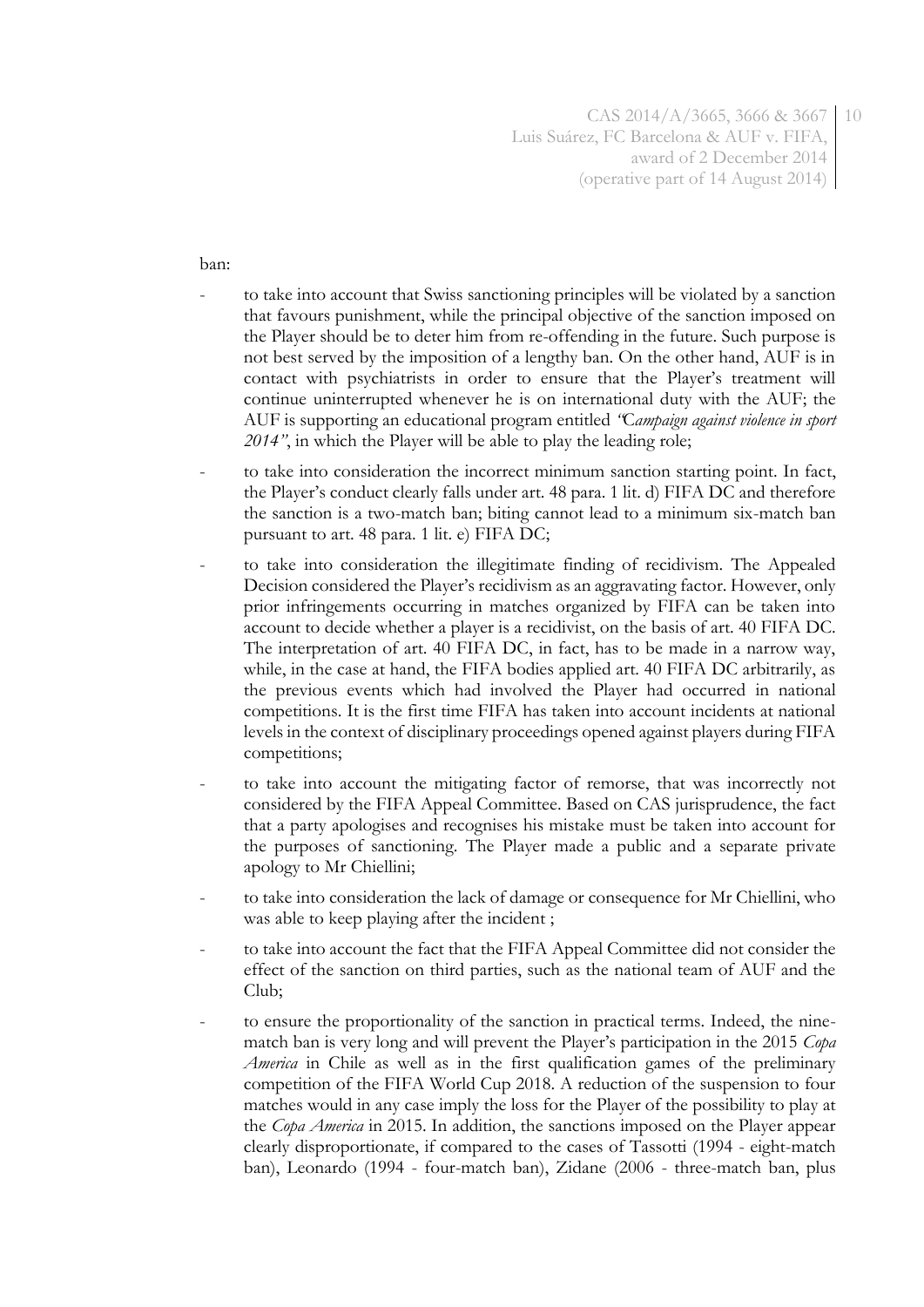CHF 7,500 fine), and Song (2014 - three-match ban, and CHF 20,000 fine).

- to take into account the fact that the Player did not gain anything from the infringement he committed (no goal scored), but suffered personal difficulties, being blamed by the Uruguayan population, had worldwide negative publicity, with sponsors dropping him, and especially had his family life publicly exposed in an embarrassing and ashaming way;
- iii. the imposed stadium ban and the ban on all football-related activity are also inappropriate and should be set aside.
- *c) FIFA*
- 35. The Respondent's assertions may be summarized as follows:
	- i. FC Barcelona has no standing to sue, as the Club was not part of the proceedings in front of the FIFA Disciplinary or FIFA Appeal Committee, and it has no legally protected interests. In addition, the Club did not request to join or intervene in these proceedings. In any case, all consequences of the Appealed Decision are directed only to the Player himself and any possible claim the Club may have is an indirect consequence of the sanction imposed on the Player;
	- ii. the AUF did not raise the argument of a wrong application of art. 77 FIFA DC in front of the FIFA bodies, and cannot raise it before the CAS, since, in view of the new wording of art. R57 of the Code, the CAS power of review is limited by the object of the dispute that was before the previous instance. In any case, the contention of the AUF that the match officials witnessed the incident under investigation, and therefore that art. 77 lit. a) FIFA DC is not applicable, is wrong: the match officials, in fact, clearly stated that they had seen the incident. Such facts are presumed to be accurate on the basis of art. 98 FIFA DC;
	- iii. all possible misconducts foreseen in the FIFA DC can be regarded as having an unsporting nature. However, the Player's biting is a serious violation of the principle of fair play and sportsmanship due to the abnormality of the act. This is confirmed by the specific contractual provisions included by the Player and the Club in the employment contract they entered into on 16 July 2014, which was not contemplated in the other Club's contracts with its players, as evidenced by information collected through the FIFA transfer matching system;
	- iv. art. 48 para. 1 lit. d) and art. 57 FIFA DC apply independently, and one incident may certainly result in a violation of several articles of the FIFA DC. The concurrent application of art. 48 para. 1 lit. d) and art. 57 FIFA DC, without overlap, is confirmed by the fact that Art. 48 aims at protecting the physical integrity of another player, whereas art. 57 FIFA DC intends to protect *inter alia* the spirit of fair-play;
	- v. as only one single disciplinary procedure was conducted against the Player within the framework of FIFA, the principle of *ne bis in idem* cannot be invoked, as it applies only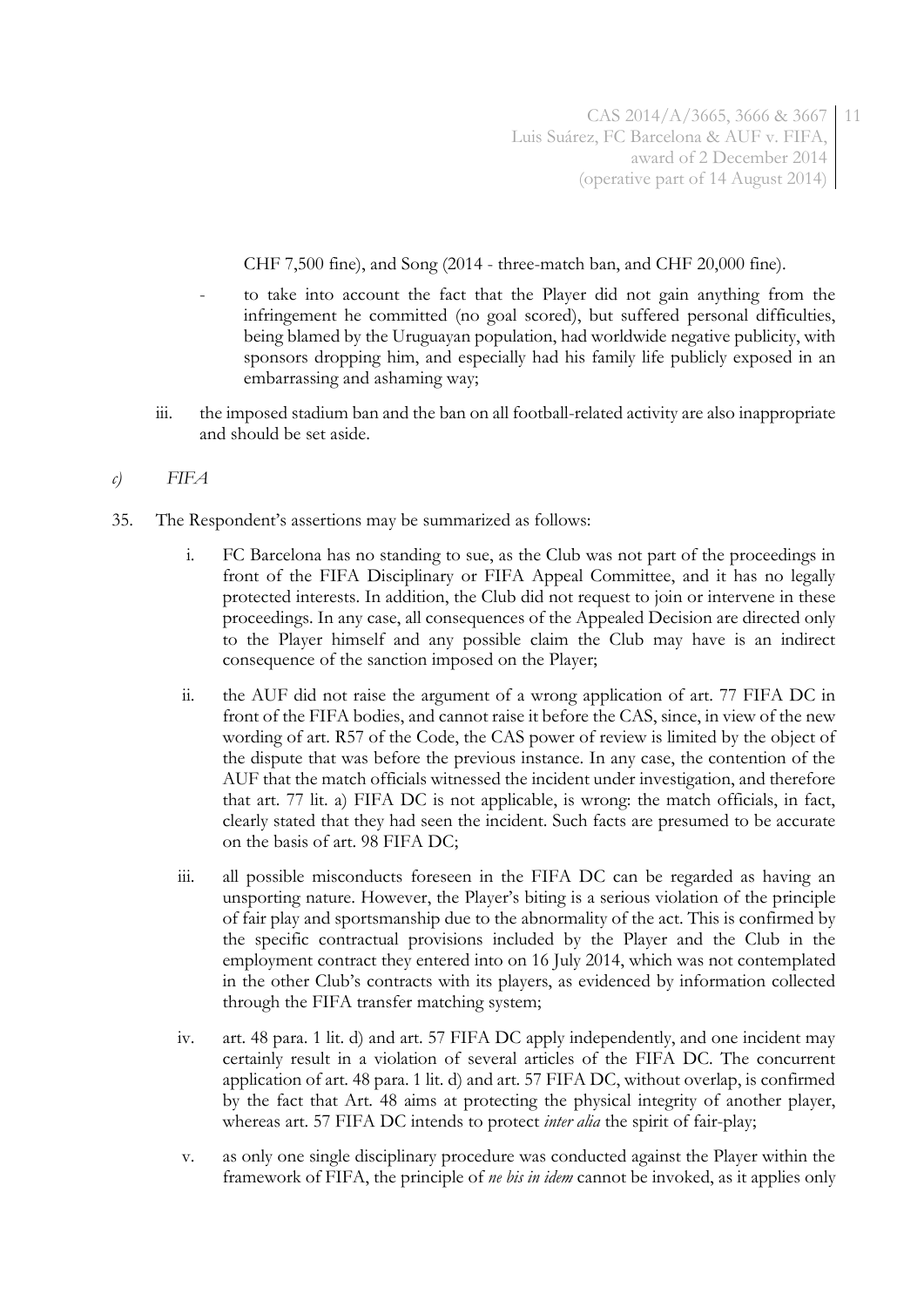to protect an individual against the "double jeopardy" caused by the concurrent exercise of multiple proceedings for the same facts. The principle of *nulla poena sine lege certa*, as well as the "predictability test", are fully respected in the case at hand. There is a clear connection between the incriminated behaviour and the sanction;

- vi. FIFA has an autonomy and its bodies enjoy a margin of discretion to apply the FIFA Regulations. The CAS should amend a disciplinary decision of a FIFA judicial body only in cases in which it finds that the relevant FIFA body exceeded that margin of discretion; therefore a sanction must be considered as evidently and grossly disproportionate to the offense in order to be open to correction;
- vii. due to its abnormality, biting was compared with spitting; however, this was not done due to its "infrequent" or "unusual nature" as claimed by the AUF. The circumstances of the incident under review are truly exceptional;
- viii. the facts that Mr Chiellini was not injured cannot be taken into consideration as mitigating circumstance; the cases mentioned by the Appellants cannot be compared to the case of the Player, as every single case has its own peculiarities and biting cannot be compared to any other type of assault;
- ix. the FIFA DC does not limit the possibility for its judicial bodies to consider, for any purpose, including recidivism, only previous cases that took place in certain competitions and/or within a determined time period. The FIFA judicial bodies have to right to take into account cases that have (or should have) been dealt with by FIFA member associations, as well as by confederations or other sports organisations under the conditions of art. 70 para. 2 FIFA DC. Art. 40 para. 1 FIFA DC does not explicitly state that the infringements the provision refers to are only those that occurred in competitions organized by FIFA. Therefore the two prior incidents involving the Player of the same nature as the incident in question may certainly be taken into account when assessing the sanction;
- x. in the proceedings before the first instance body the Player fully denied the facts and failed to apologize for his behaviour. Only after having been notified of the decision of the FIFA Disciplinary Committee did the Player apologize publicly. It seems that such apology was only made in order to seek a reduction of the sanction he had received. The FIFA Appeal Committee considered these facts and behaviour and decided not to treat them as mitigating circumstances;
- xi. the Player is a role model and he therefore should always behave in a professional and respectful way. Before this incident, he was not provoked by his opponent player, Mr Chiellini; the Player assaulted him with the purpose of getting an advantage by destabilising or even injuring him;
- xii. the Club was completely aware of the sanction imposed on the Player when signing the employment contract on 16 July 2014;
- xiii. only during the four-month ban on taking part in any kind of football-related activity,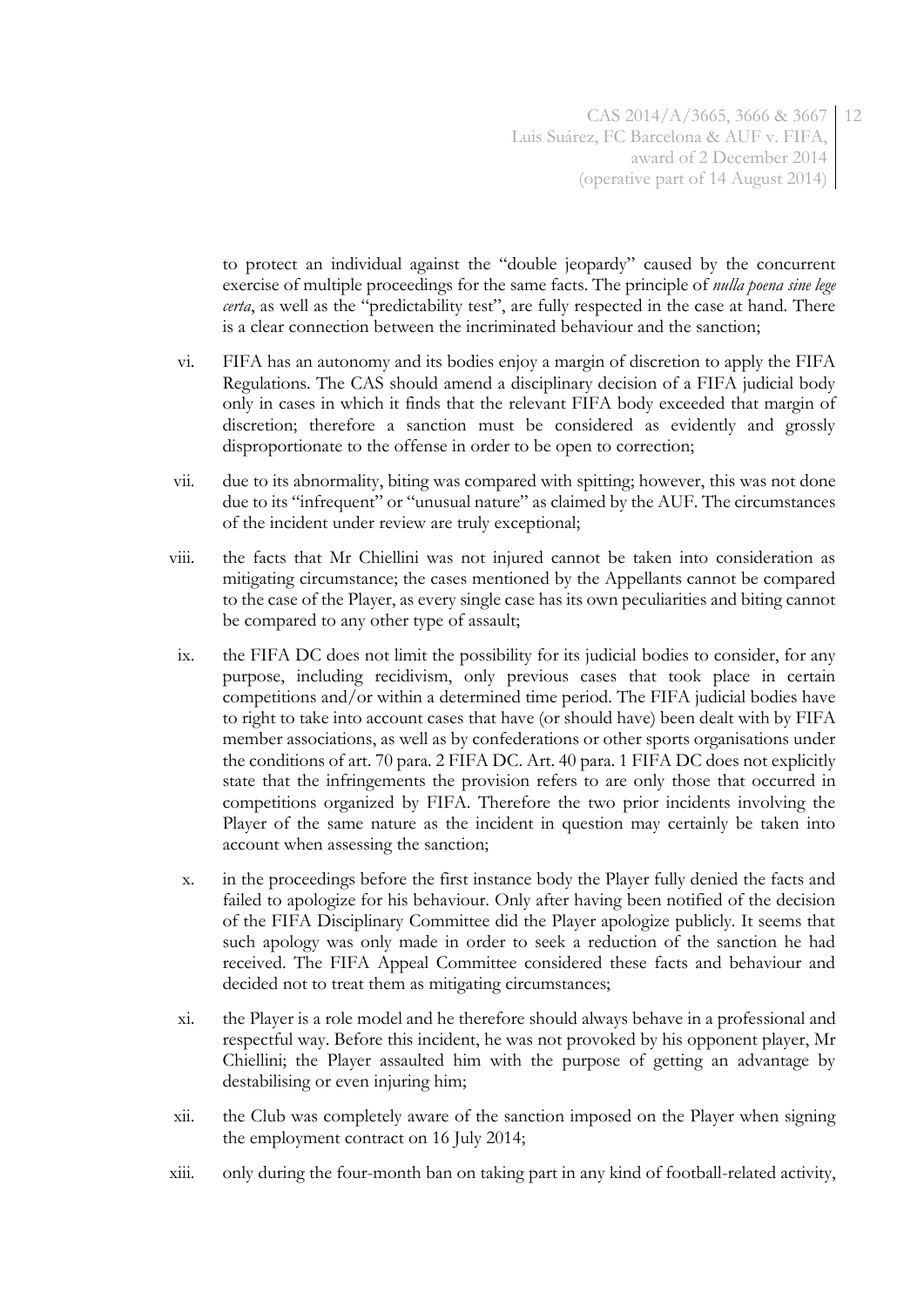as imposed by the FIFA Appeal Committee, the Player is not allowed to play friendly matches for the representative team of Uruguay; thereafter he will be allowed to play friendly matches of such representative team.

## **V. CAS JURISDICTION**

- 36. The jurisdiction of CAS derives from art. 60 ff. of the FIFA Statutes and art. R47 of the Code and is not disputed by the Parties.
- 37. Therefore, CAS has jurisdiction to decide on the present dispute.
- 38. Under art. R57 of the Code, the Panel has full power to review the facts and the law.

## **VI. APPLICABLE LAW**

39. Art. R58 of the Code provides as follows:

*"The Panel shall decide the dispute according to the applicable regulations and, subsidiarily, to the rules of law chosen by the parties or, in the absence of such a choice, according to the law of the country in which the federation, association or sports-related body which has issued the challenged decision is domiciled or according to the rules of law the Panel deems appropriate. In the latter case, the Panel shall give reasons for its decision"*.

40. Art. 66 par. 2 of the FIFA Statutes states:

*"The provisions of the CAS Code of Sports-related Arbitration shall apply to the proceedings. CAS shall primarily apply the various regulations of FIFA and, additionally, Swiss law"*.

41. Based on this, in the case at hand, FIFA rules and regulations and, subsidiarily, Swiss law, shall be applicable.

### **VII. ADMISSIBILITY**

- 42. The three statements of appeal were all filed on 23 July 2014 and therefore within the deadline provided by the FIFA Statutes and as stated in the decision of the FIFA Appeal Committee of 8 July 2014. The appeals complied with all other requirements of art. R48 of the Code, including the payment of the CAS Court Office fees.
- 43. While the admissibility of the appeal filed by the Player and by the AUF is not contested, FIFA, in its answer of 6 August 2014, FIFA objected to the admissibility of the appeal of FC Barcelona, as the Club was at no stage part of the proceedings in front of the FIFA Disciplinary or the FIFA Appeal Committee and the Club does not have any direct and individual "aggrieved right".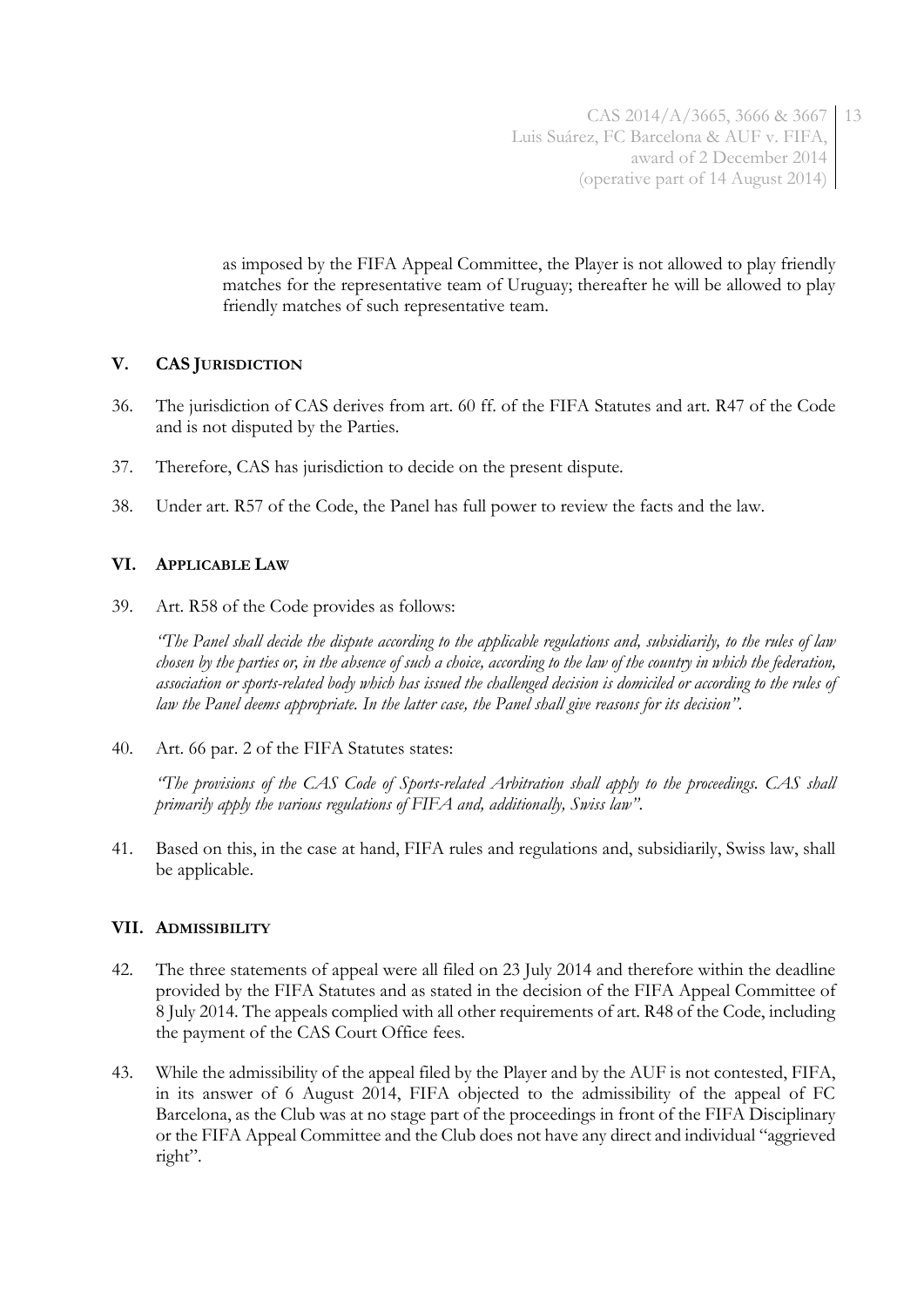CAS 2014/A/3665, 3666 & 3667 14 Luis Suárez, FC Barcelona & AUF v. FIFA, award of 2 December 2014 (operative part of 14 August 2014)

- 44. At the hearing of 8 August 2014, the Player and the AUF confirmed that they do not challenge the FC Barcelona's standing in these proceedings, and that they agreed to the participation of the Club in this arbitration.
- 45. FC Barcelona stated in its oral pleadings that the Club has been accepted by all Parties when discussing the time schedule of these proceedings. FC Barcelona underlined that even FIFA did not oppose to the Club's involvement at such stage. The specific interest of the Club, so said FC Barcelona, is related to the Player's ban to engage into any football-related activity, imposed by the FIFA bodies. This interest originated only after the Club and the Player signed the employment contract on 16 July 2014. Before this date – the decisions of the FIFA Disciplinary Committee is of 25 June 2014 and the decision of the FIFA Appeal Committee is of 8 July 2014 – the Club could not participate in the FIFA proceedings, but just followed them from the outside; therefore, the possibility open to the Club to assert its interests is the appeal to the CAS. The Club claims to have a direct, individual and specific interest in relation to its marketing and therefore revenue generating activities with possible negative effects on sponsors, ticketing and merchandising. The Club was not able to present the Player to his fans and the media, and further the new coach of the first team is not able to train and integrate the Player (as a new player in the team) in the pre-season matches. This all leads to a heavy sporting and financial interest the Club has itself in relation to the decision of FIFA Appeal Committee.
- 46. An indication of the conditions under which FIFA itself recognizes a right of appeal against (first instance) disciplinary decisions can be found at art. 119 par. 1 FIFA DC, 2011 edition, which states that:

*"Anyone who has been a party to the proceedings before the first instance and has a legal protected interest justifying amendment or cancellation of the decision may lodge an appeal with the Appeal Committee"*.

- 47. In the view of the Panel it is a fact that the ban of the Player on any football-related activity and from visiting any stadium for four months, until late October 2014, does burden the Club in its own direct interests to work with the Player, to promote its brand and activities by taking advantage of the image of the Player, and to include him in the new season's team. Therefore, in light of the specific circumstances of the case, taking into account the impact of the specific sanction imposed, the Panel finds that the Club is sufficiently affected by the Appealed Decision and that the Club has a tangible interest of financial and sporting nature at stake.
- 48. If the conditions stated in art. 119 par. 1 FIFA DC are considered, the only open question is therefore posed by the fact that the Club was not a party to the proceedings before the FIFA disciplinary bodies. The Panel, however, notes that the Player only signed his employment contract with the Club on 16 July 2014, *i.e.* after the FIFA decisions had been adopted. Up to that moment, the Club did not have any direct interest, which became actual only when the employment contract was signed. Therefore, FC Barcelona could not participate in the FIFA proceedings. The Panel is of the view that in a case where the FIFA authorities are issuing a sanction against a player and such sanction affects direct financial interests of a club, such club must have the possibility to appeal (within the applicable deadline) such decision in order to be able to protect its legal interests, even if this interests became actual after the challenged decision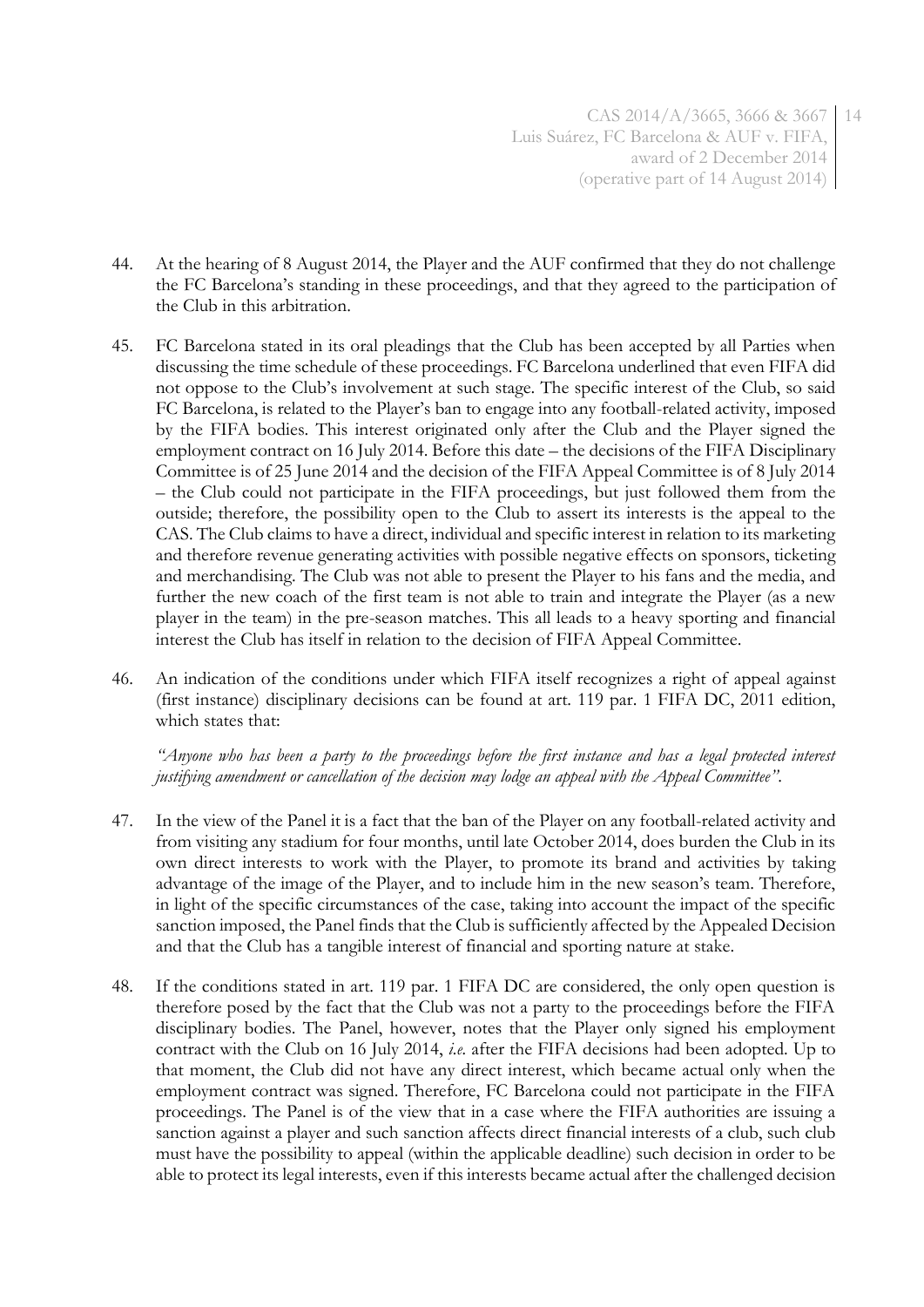was issued.

- 49. For this reason and in the specific circumstances of the case at hand, the Panel finds that the Club has a standing to sue, even if it was not a party to the proceedings before the first and second FIFA instance; the direct legally protected interest of the Club justifies its own request for an amendment or cancellation of the Appealed Decision.
- 50. As a result, all appeals, including the appeal of FC Barcelona, are admissible.

### **VIII. MERITS OF THE APPEALS**

- 51. In these proceedings, the Panel has to take a decision purely based on the interpretation of FIFA regulations, as the events at the Match are clear and not contested by the Parties – with only one specific exception, referred to the factual conditions grounding the power for the FIFA bodies to start disciplinary proceedings against the Player pursuant to art. 77(a) of the FIFA DC.
- 52. As a result of the Parties' contentions, therefore, there are two main questions that the Panel has to address:
	- i. had the FIFA Disciplinary Committee the power to sanction the Player pursuant to art. 77(a) of the FIFA DC?
	- ii. if so, was the sanction on the Player imposed at a proper level?
- 53. The first question is related to the AUF's request to entirely set aside the Challenged Decision, because, if the FIFA bodies had no power to start disciplinary proceedings against the Player pursuant to art. 77(a) of the FIFA DC, no sanction of any nature and measure could be imposed on him.
- 54. The second question, then, underlies the Appellants' common request that the sanction on the Player be reduced. In its connection, and based on the Appellants' reasoning, the Panel has to consider a number of specific points:
	- a. the alleged wrong application of sanctions by FIFA and breach of basic disciplinary principles;
	- b. the existence of mitigating factors and of aggravating circumstances;
	- c the alleged disproportion and inadequacy of the sanction.
- 55. The Panel shall examine all those issues separately.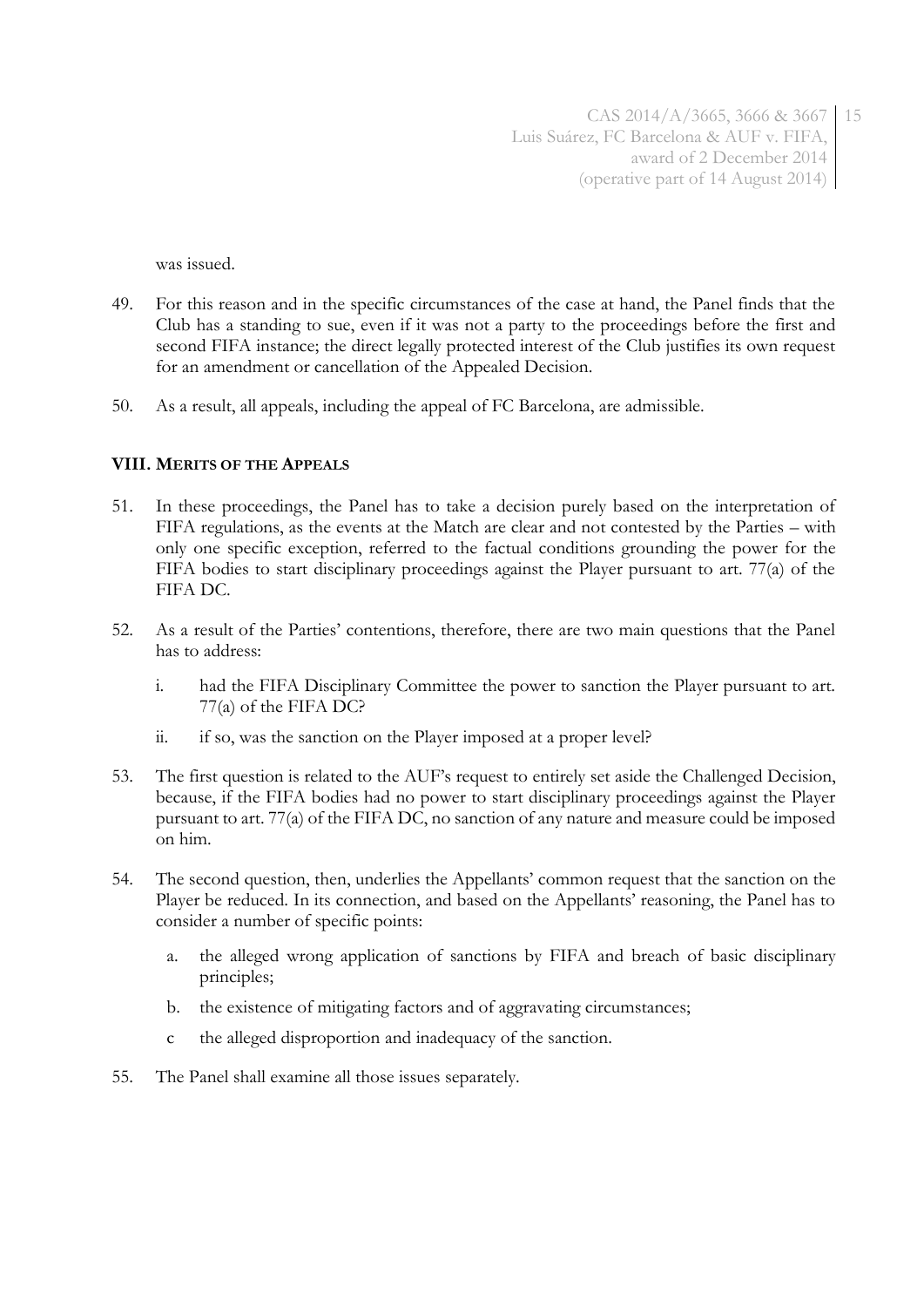## **i. Had the FIFA Disciplinary Committee the power to sanction the Player pursuant to art. 77(a) of the FIFA DC?**

56. Art. 77 of the FIFA DC provides that

*"The Disciplinary Committee is responsible for:*

- *a) sanctioning serious infringements which have escaped the match officials' attention"*.
- 57. Such provision is to be read in conjunction with art. 108(1) of the FIFA DC, under which *"disciplinary infringements are prosecuted ex officio"*.
- 58. The AUF denies in this arbitration the possibility for the FIFA disciplinary bodies to sanction the events at the Match, by submitting that there are not *"serious infringements which have escaped the match officials' attention"*, as the referee saw the actions of the Player. In that respect, the AUF maintains that the referee sanctioned the biting with a free kick in favour of Italy, as confirmed by the video footage, which shows that the referee was directing his attention to the events in the Italian penalty area, where the Player and Mr Chiellini entered into contact.
- 59. FIFA denies the admissibility of the contention, because it was not raised before the FIFA disciplinary bodies. In any case, the Respondent maintains that no evidence was brought in support of the AUF's submission that the referees had seen the actions of the Player, and that such contention is contradicted by the declarations of the match officials.
- 60. The Panel finds that the claim brought by AUF is admissible, even if it relates to a question not specifically discussed before the FIFA disciplinary bodies. Art. R57 of the Code, in fact, gives this Panel the possibility of unrestricted review, as to the facts and the law, of the dispute between parties. And, in the Panel's view, there is no reason not to exercise such power in the case at hand, since in any case the contention of the AUF is directly referred to the use by FIFA of its disciplinary supervision on the Match – the issue which is – and has always been – at the heart of the dispute between the Parties.
- 61. However, the Panel finds that the claim brought by AUF cannot be sustained. In the Panel's opinion, in fact, the conditions indicated by art. 77(a) of the FIFA DC are satisfied.
- 62. First, there is no doubt that the biting is to be treated as a serious offence under the FIFA DC.
- 63. Second, the Panel notes that all the officials at the Match declared, and thereafter confirmed, without hesitation or contradictions, that they had not seen the biting of Mr Chiellini by the Player. Such declarations are, pursuant to art. 98(1) of the FIFA DC, presumed to be accurate, and the AUF has not brought sufficient evidence to disprove their content: the video footage is not persuasive, as it shows that the referee was directing his attention to the area of the pitch where the ball was being contented by other players; the fact that a free kick was granted to Italy does not mean that the referee had seen the biting, as it could be explained by the perception of a different (less serious) foul.
- 64. In light of the foregoing, the Panel concludes that the FIFA disciplinary bodies had the power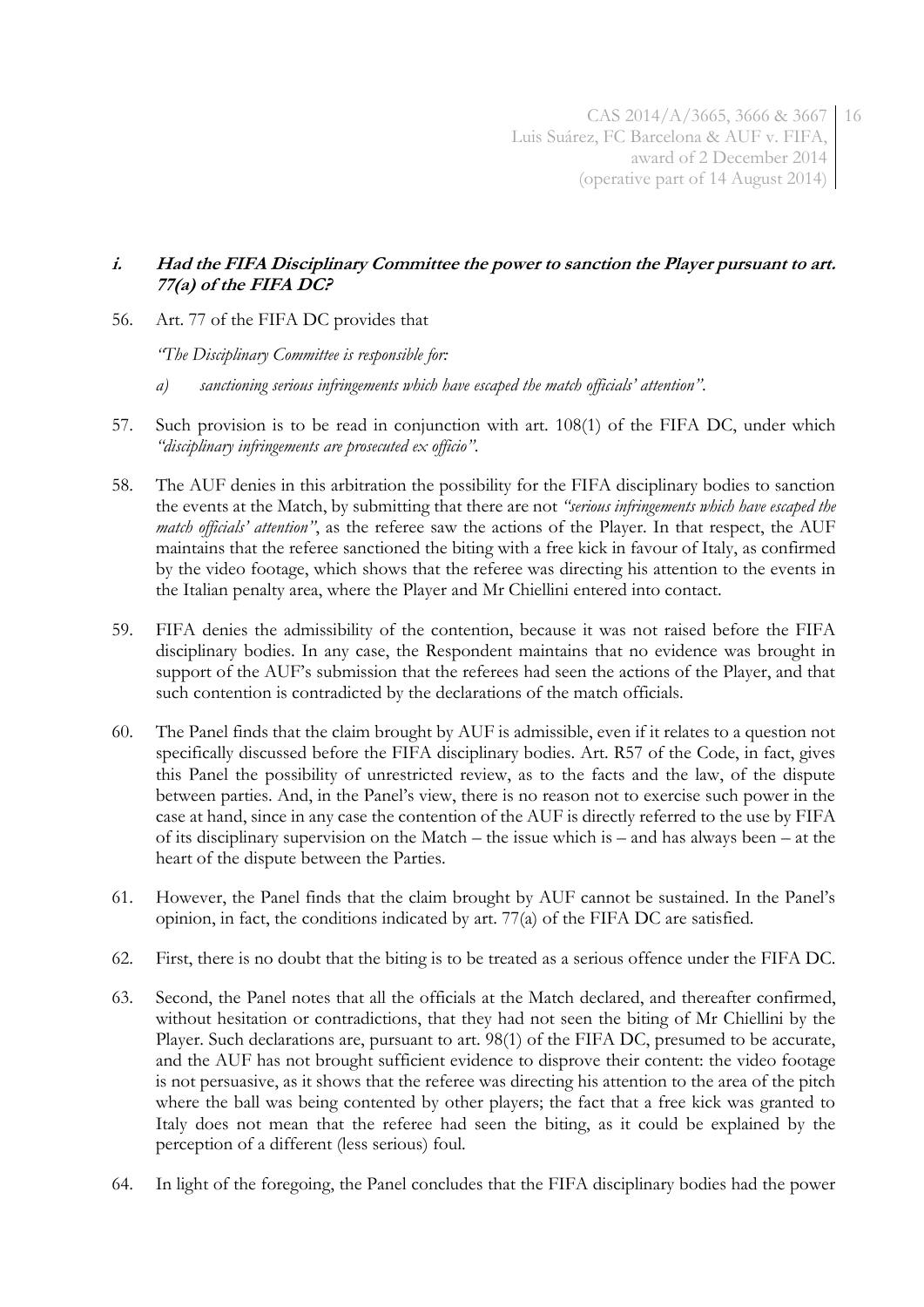to investigate the events at the Match and sanction the Player pursuant to art. 77(a) of the FIFA DC.

## **ii. Was the sanction on the Player imposed at a proper level?**

- *ii(a) The alleged wrong application of sanctions by FIFA and breach of basic disciplinary principles*
- 65. The first point relating to the determination of the nature and measure of the sanction for the Player is linked to the identification of the rule violated by the Player. In fact, even though there is a *consensus* that the Player committed an infringement under the FIFA DC, the proper identification of such an infringement is disputed. In fact, the Appealed Decision imposed on the Player four different sanctions (a fine, a match suspension, a stadium ban, and a ban on taking part in any football-related activity) for two distinct infringements: the infringement contemplated by art. 48(1)(d) and the infringement described in art. 57. The Appellants contend that by doing so the FIFA bodies wrongly applied the FIFA rules and breached basic disciplinary principles, while the correct application of the mentioned rules and principles should have led to a milder sanction.
- 66. Art. 48 of the FIFA DC provides as follows:
	- *"1. … any recipient of a direct red card shall be suspended as follows: …*
		- *d) at least two matches for assaulting (elbowing, punching, kicking etc.) an opponent or a person other than a match official"*.
		- *[…]*
	- *2. A fine may also be imposed in all cases"* 3 .
- 67. Under art. 57 of the FIFA DC, then:

*"Anyone who insults someone in any way, especially by using offensive gestures or language, or who violates the principles of fair play or whose behaviour is unsporting in any other way may be subject to sanctions in accordance with art. 10 ff."*.

- 68. Art. 10 ff. of the FIFA DC list the sanction applicable to natural and legal persons. For natural persons, as the Player, they include the fine (art. 15), the match suspension (art. 19), the stadium ban (art. 21), and the ban on taking part in any football-related activity (art. 22).
- 69. Based on the Parties' submissions, it is uncontested that the Player's biting his adversary is considered as *"assaulting"* in accordance to art. 48 par. 1 lit. d) FIFA DC. The question is then whether the actions of the Player at the Match constitute at the same time an *"unsporting behaviour"* to be sanctioned also under art. 57 FIFA DC. The Player and the Club, in fact, claim that the concurrent application of art. 48 par. 1 lit. d) and art. 57 FIFA DC for the Player's

<sup>&</sup>lt;u>.</u> <sup>3</sup> As made clear by art. 48 through the reference to art. 77 FIFA DC, such sanction can be imposed also on a player who had not received a direct red card, if the infringement had escaped the match officials' attention.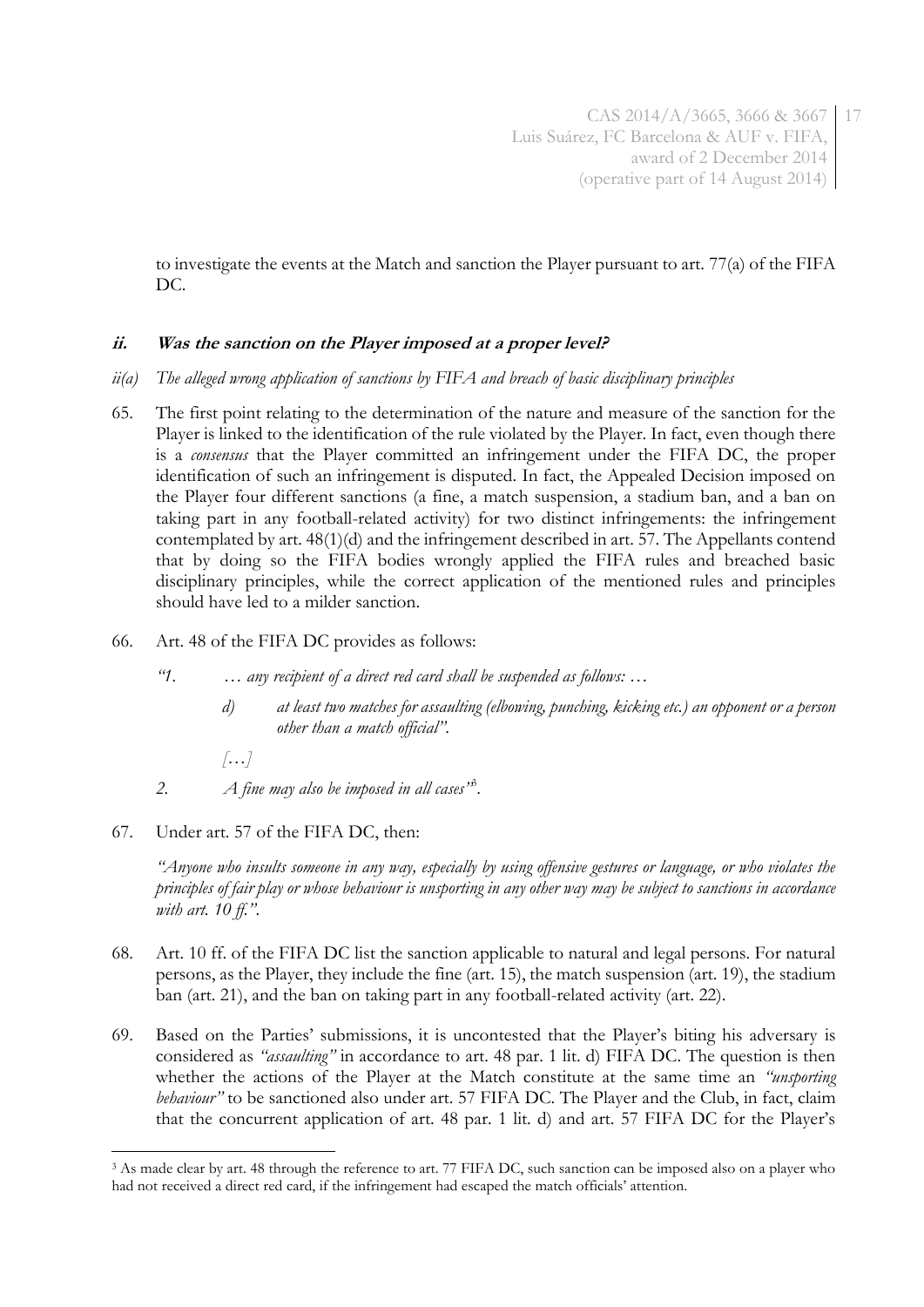CAS 2014/A/3665, 3666 & 3667 18 Luis Suárez, FC Barcelona & AUF v. FIFA, award of 2 December 2014 (operative part of 14 August 2014)

assaulting in the case at hand breaches the constitutional principles *"ne bis in idem"* and *"nulla poena sine lege certa"*. More in general, the Appellants maintain that the concurrent application of art. 48 par. 1 lit. d) and art. 57 FIFA DC to the same action committed by the Player is wrong, as only of art. 48 par. 1 lit. d) could be applied, to the exclusion of art. 57. The Respondent denies such submissions, and holds that no breach of those fundamental principles was committed.

- 70. Regarding the argument relating to the principle of *"ne bis in idem"*, the Panel agrees with the Respondent, that the application of two different rules to the same facts involves the different question of the relation between the two applied rules (art. 48 par. 1 lit. d, and art. 57 FIFA DC), in the sense that the application of one of these rules possibly "consumes" the application of the other rule. The principle *"ne bis in idem"*, in fact, appears to the Panel to give rise to a kind of *procedural* defence, forbidding a defendant from being tried again on the same (or similar) charges following a legitimate acquittal or conviction, and does not concern the *substantive* issue of the possible concurrent application by a single hearing body of a plurality of rules to the same and only behaviour. Therefore the Appellants' reproach to the Respondent's bodies to have breached the general principle of *"ne bis in idem"* cannot be supported by the Panel.
- 71. The Player and the Club further reproach to FIFA Appeal Committee that the Appealed Decision breaches also the principle of *"nulla poena sine lege certa"* in applying the sanctions of art. 48 par. 1 lit. d) and art. 57 FIFA DC to the Player's assaulting committed at the Match. The Appellants' reproach is mainly that it is impossible for players and clubs to anticipate the duration and scope of the sanctions issued: therefore, the Appealed Decision fails to pass the so called "predictability test" and is to be considered arbitrary.
- 72. The Panel notes that the Appellants did not contest that the FIFA DC emanates from a duly authorized body and was adopted in a fair and transparent way complying with the rules of association (Art. 60 ss. of the Swiss Civil Code) and was therefore not the product of an obscure process of accretion. Further, it is not claimed by the Appellants that the FIFA disciplinary rules cannot be understood generally, or that such rules are contradictory. The reproach made is that for the very infringement attributed to the Player (*i.e.*, the assaulting at the Match) the sanctions applied by the FIFA Appeal Committee were not predictable and could not be anticipated – and chiefly so because of the concurrent application of two rules (art. 48 and art. 57 of the FIFA DC).
- 73. In the case at hand, however, the Panel is of the opinion that it was clear to the Player that his biting was wrong, that he breached the disciplinary regulations and that an appropriate sanction will have to be applied. However, it is not necessary for the principles of predictability and legality to be respected that the football player should know, in advance of his infringement, the exact rule he may infringe, as well as the measure and kind of sanction he is liable to incur because of the infringement. Such fundamental principles are satisfied whenever the disciplinary rules have been properly adopted, describe the infringement and provide, directly or by reference, for the relevant sanction. The fact that the competent body applying the FIFA DC has the discretion to adjust the sanction mentioned in the rules deemed applicable to the individual behaviour of a player breaching such rules is not inconsistent with those principles.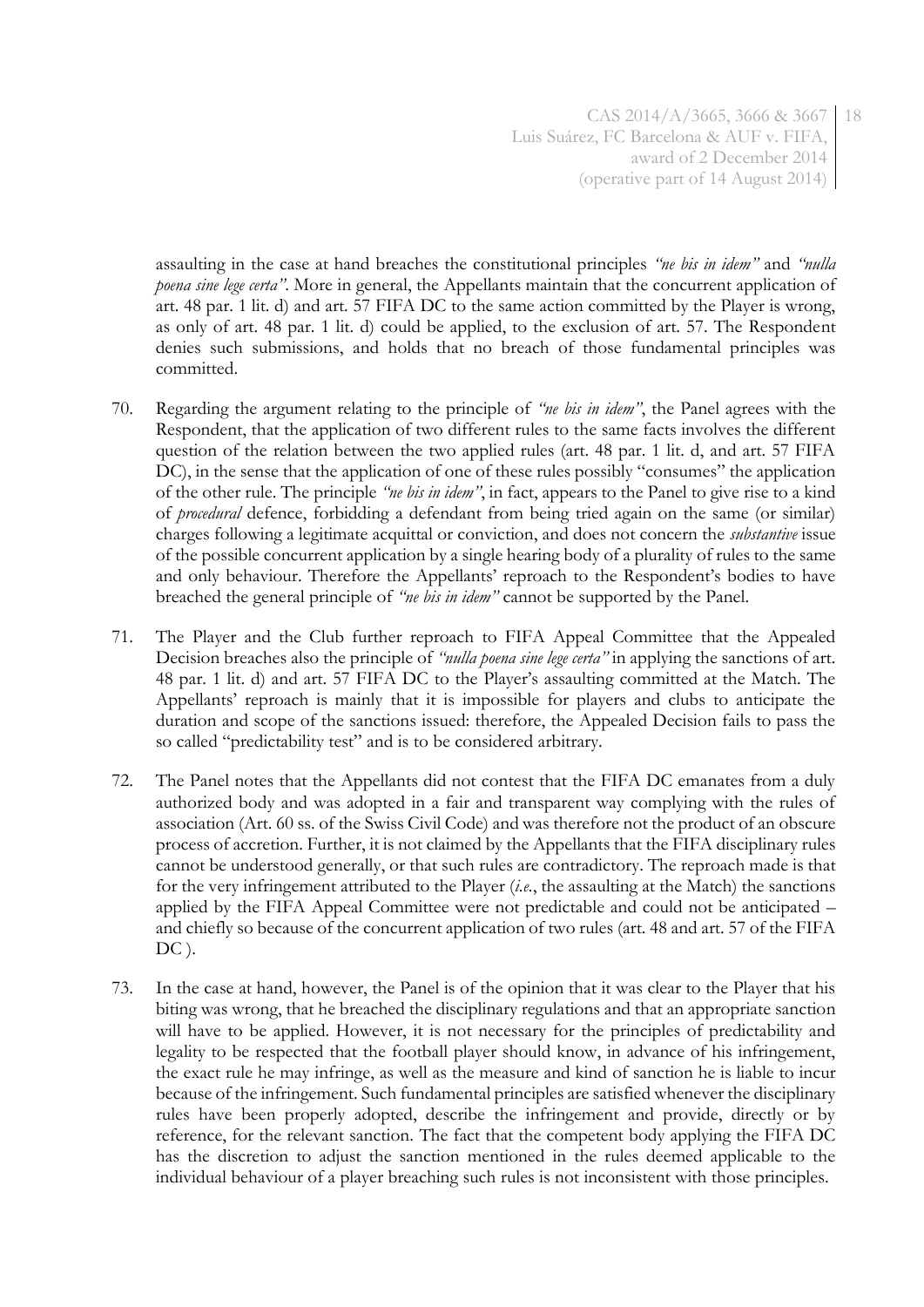- 74. The Panel therefore finds that the general principle *"nulla poena sine lege certa"* to the extent applicable for sanctions under the Swiss law of associations – was not breached by the Appealed Decision.
- 75. As already mentioned, however, the main question is whether the actions of the Player at the Match constitute at the same time a violation of (and can be punished under) both art. 48 par. 1 lit. d) and art. 57 FIFA DC.
- 76. The Panel finds that under civil law and disciplinary regulations it is in abstract possible that one act breaches at the same time more than one rule, and is therefore sanctioned under all those rules. However, the question before this Panel is whether in the specific case, the Player could be found in violation, for a single action (the biting of Mr Chiellini), not only of art. 48 par. 1 lit. d) FIFA DC, but also of 57 FIFA DC. The question is not merely theoretical: it concerns the actual behaviour of the Player when "assaulting" Mr Chiellini, and whether this behaviour is fully covered by art. 48 par. 1 lit. d) FIFA DC or room is left for an application of art. 57 FIFA DC. The Panel notes that an answer to this question cannot be found in art. 32 FIFA DC, since this provision indicates that *sanctions* provided in Chapter I (general part) and Chapter II (special part) of the FIFA DC *may* be combined: in other words, it allows a combination of sanctions (without imposing it), and does not address the different issue of "combination of infringements", which is involved in the case at hand.
- 77. In general, the wording of art. 57 FIFA DC shows that this provision contains a mere general clause, trying to cover all possible conducts against fair play, which are not yet covered by other articles, or "consumed" by the application of any other provision, of the FIFA DC. In other words, to the extent the action of biting (in the circumstances in which it occurred at the Match) falls within the scope of art. 48 par. 1 lit. d) FIFA DC (as all the parties concede), since the kinds of *"assaulting"* therein described (*"elbowing, punching, kicking"*) are expressly not exhaustive (*"… etc."*), the same action could not be comprised in the scope of art. 57 FIFA DC, even though the Player's assaulting in the case at hand, being a misconduct, is also against fair play. The conclusion would be that the punishment of the Player is already and fully covered by the application of art. 48 par. 1 lit. d) FIFA DC – with no room left for art. 57 FIFA DC, wrongly applied by the FIFA disciplinary bodies.
- 78. The Panel finds this to be the case and concludes that the Player could be sanctioned, for the infringement he committed at the Match, only on the basis of art. 48 par. 1 lit. d) FIFA DC, being the *"lex specialis"* compared to the general provision set by art. 57 FIFA DC. Biting, as mentioned, is an *"assault"* for the purposes of that provision, and no room is left in this case for the application of the general rule set by art. 57 FIFA DC. The Panel, in any case, finds that in the case at hand any sanction going beyond those allowed by art. 48 par. 1 lit. d) FIFA DC would be inappropriate to the peculiarities of the case and would be disproportionate (see  $\mathcal{S}$ 90 ss. below). As a result, the sanction to which the Panel unanimously agrees hereinafter is issued on the basis of art. 48 par. 1 lit. d) FIFA DC only.
- 79. As a result of the foregoing, the Panel does not need to review the arguments brought forward against the Appealed Decision with respect to the sanctions imposed on the basis of art. 57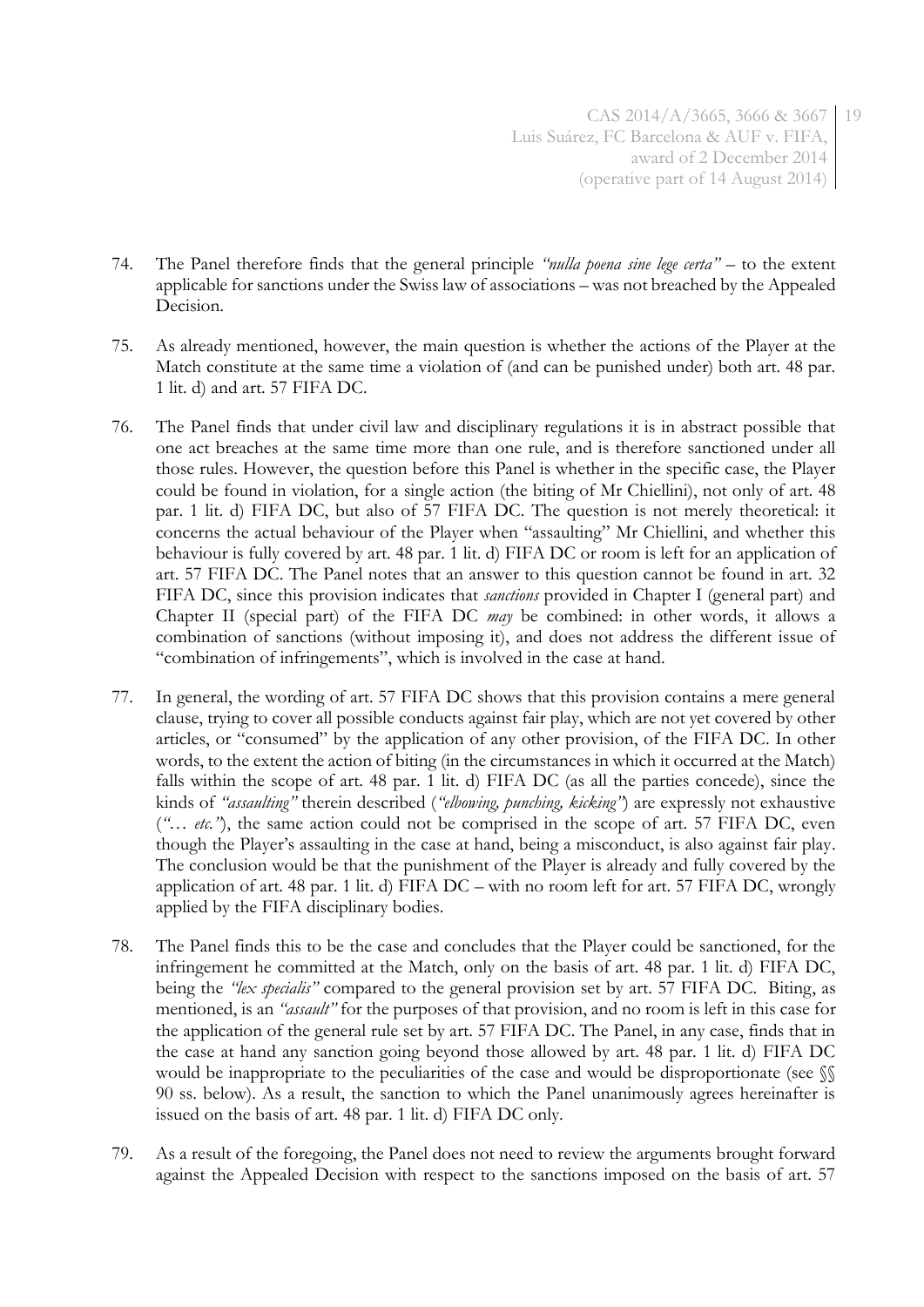FIFA DC and shall focus on the sanctions to be issued.

### *ii(b) The existence of mitigating factors and of aggravating circumstances*

- 80. Disputed in this arbitration is whether the FIFA disciplinary bodies properly considered all the relevant circumstances and factors in the determination of the kind and measure of the sanction. The Appellants, in fact, contend that the Challenged Decision did not take into account the remorse expressed by the Player; and that, on the other hand, considered the Player a recidivist, while no relevant recidivism could be found under the FIFA DC.
- 81. With regard to the question of the relevance to be given to the Player's remorse as a mitigating factor, the Panel, looking at the non-contested facts and the Parties' allegations, finds that the margin of discretion the FIFA Appeal Committee had to judge this case was not exceeded, and that it was correctly exercised.
- 82. From the sequence of events it is obvious that the FIFA Disciplinary Committee was not able to take into consideration the Player's acknowledgement of his mistake and remorse, as such public acknowledgement and excuse was only made on 30 June 2014, *i.e.* after the decision of the Disciplinary Committee was issued. On the other hand, the Panel notes that the FIFA's Appeal Committee did take into consideration this acknowledgement of his mistake and remorse. However, it did not see this behaviour to be a mitigating factor when assessing the measure of the sanction.
- 83. The Panel agrees with the conclusion reached in the Appealed Decision, and finds that the remorse of an offender can hardly be given any weight when the same offender had in precedent occasions committed the same infringement and in those occasions had already expressed its remorse and pledged not to repeat that infringement. In addition, the Panel finds that the remorse and apologies shown by the Player after having already been sanctioned cannot have the same impact as a remorse expressed immediately after the event and before any disciplinary proceeding is started and/or sanction is imposed. In that respect, the Panel wishes to underline that it has no doubt as to the veracity of the Player's repentance and apologies: the frank and apologetic attitude taken by the Player in the course of the CAS proceedings and at the hearing is certainly commendable, as a sign of understanding of his problems: the relevance of such genuine behaviour for the purposes of the sanction is however a different issue.
- 84. In addition, the Panel notes that, in view of art. 39 par. 4 FIFA DC, the bodies pronouncing the sanction for a violation of the FIFA DC shall take into account all relevant factors in the case, as well as the degree of the offender's guilt. In other words, the disciplinary bodies have to consider all the relevant circumstances, which include mitigating but also aggravating factors. Actually, the FIFA DC, unlike State criminal codes, does not provide a system of general rules defining standard sanctions to be increased (or reduced) by given percentages (by the half, one third or the like) if named aggravating or mitigating circumstances are found. Indeed, the FIFA DC does not even mention "remorse" or "excuses" as reasons for possible reduction. The FIFA DC, indeed, require a global consideration of the offender's personality, including his attitude as a "serial" offender (art. 40), without any automatic consequences deriving from the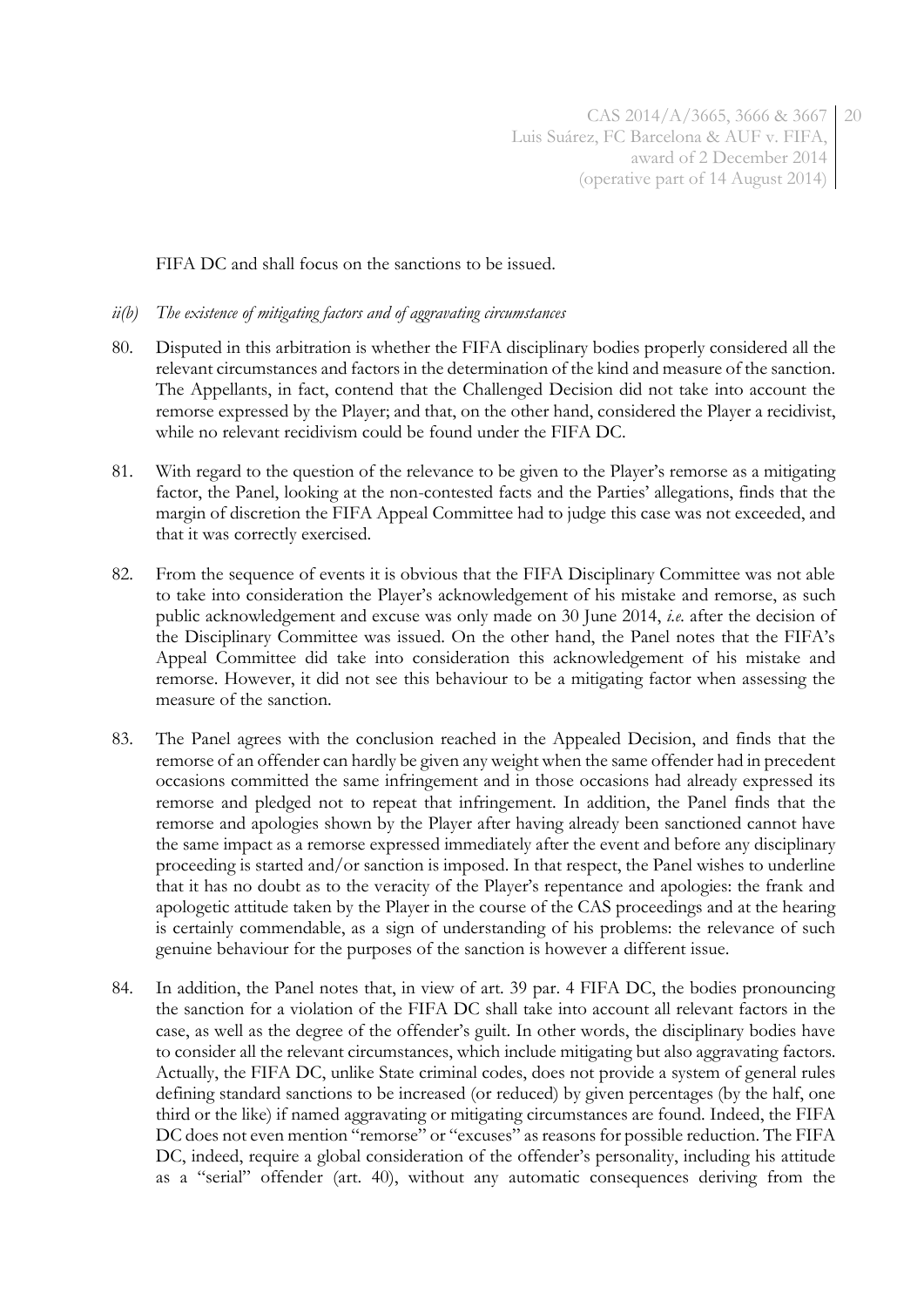occurrence of a specific circumstance.

- 85. As a result, the FIFA disciplinary bodies were certainly entitled to "weigh" the Player's acknowledgement of his mistake and remorse, taking into account the circumstances of time in which they were expressed and together with other factors.
- 86. Such factors could legitimately include the Player's and the AUF's behaviour before the FIFA Disciplinary Committee, when the real facts, clearly proven by the videos timely provided to the Player and the AUF, were unreasonably denied.
- 87. In the same way, in the mentioned exercise of the global examination of the offender's attitude, the disciplinary bodies could take into account the fact that the Player had already committed in two preceding occasions the very same infringement, and irrespective of the level (national) of the competition in which they had occurred. In any case, the Panel notes that recidivism is specifically mentioned as an aggravating factor to be considered, in view of art. 39 par. 4 FIFA DC, without any limitation with regard to the circumstances of the previous violations. The disciplinary bodies as well as the Panel can certainly not look away if recidivism is notorious to them.
- 88. The Panel is further not convinced that the Player really took his problem seriously when the first infringements were committed, and followed the recommended psychologist treatment. At least the two meetings with the psychologist in the UK for a total of two hours, happening after the incident when the Player was playing for Liverpool in the year 2013, cannot really be considered as a proper psychological treatment.
- 89. The explanation brought forward by the Player and the AUF regarding the time pressure to file their statement to the FIFA Disciplinary Committee does not, in the view of the Panel, justify the Player's and the AUF's behaviour in front of the FIFA Disciplinary Committee. For all involved parties the situation in a Football World Cup is clear and it is obvious that such disciplinary proceedings would be solved in an expedited manner (in the interests of all) before the next match. In other words, time constraints were not erratically dictated by FIFA: they were the result of the specific situation of the case, at a moment a prompt resolution of the question of the disciplinary responsibility of the Player was required.
- 90. Summing up all the arguments in relation to the acknowledgement of the Player's mistake, his remorse as well as recidivism, the Panel is of the opinion that the FIFA Appeal Committee properly exercised the discretion granted by art. 39 par. 4 FIFA DC.
- *iii(c) The alleged disproportion/inadequacy of the sanction imposed and the determination of the proper sanction for the Player*
- 91. The Appellants are of the opinion that the sanctions imposed on the Player are not proportional and appropriate to the factual scenario and the relevant *ratio legis*. Especially out of the four different sanctions that the Player received, the stadium ban and the ban on every footballrelated activity for four months is described not to correspond to the infringement for which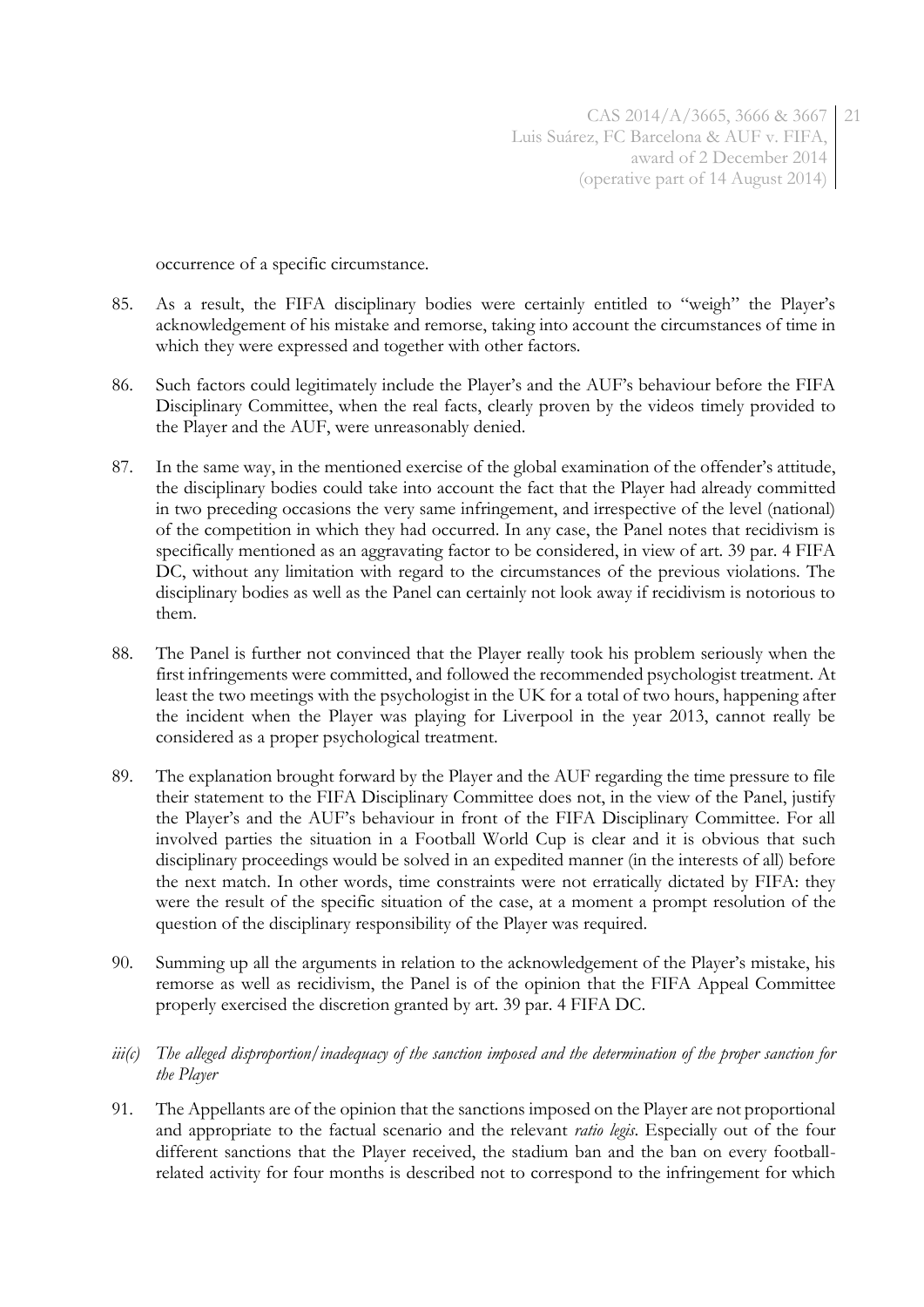the Player is responsible. Such sanctions usually apply to officers, employees, managers, or supporters, etc. for breaches of footballs rules committed outside of the football pitch like, *e.g.* for match fixing.

- 92. The Appellants further are of the opinion that the assaulting committed by the Player at the 2014 FIFA World Cup Brazil<sup>TM</sup> should not have any influence on the Club, playing competitions organized at different levels, but only on the national team of the AUF, or in any case that the effect on those third parties (the Club and the representative team of AUF) should be considered in setting the sanction.
- 93. The Appellants further point out that the biting of the Player is not an act of extreme violence and that there was no damage or injury caused to the opposing player, as he was able to continue to play without medical assistance. The Appellants further refer to earlier cases to show that no other case of assault was sanctioned with similar harsh sanctions as those received by the Player in the case at hand.
- 94. The Respondent, on the other hand, states that an association under Swiss law, like FIFA, has the power to set up its own set of rules, and that CAS should not correct any of its decisions if it is not considered to be *"evidently and grossly disproportionate to the offence".*
- 95. The Respondent points out that art. 48 par. 1 lit. d) FIFA DC sets a minimum of two matches ban and from there the FIFA disciplinary bodies were starting. The biting is absolutely foreign to football and therefore to be considered as a sort of aggravated assault, similar to the abnormal behaviour of spitting. In addition, the fact that the opposing player was not injured could not be considered a mitigating factor in the case at hand.
- 96. As already mentioned, the Player is responsible (only) for the violation of art. 48 par. 1 lit. d) FIFA DC. As a result, the Player can be sanctioned only under that provision, which allows the imposition of a match suspension and of a fine. Therefore, different kinds of sanctions cannot be applied to the Player. In other words, the four (4) month ban on taking part in any footballrelated activity and the prohibition of entering the confines of any stadiums, not allowed for a violation of art. 48 par. 1 lit. d) FIFA DC, could not be applied. However, in the determination of the sanction in a *kind* allowed by art. 48 par. 1 lit. d) FIFA DC, the Panel deems proper to take into account the *measure* of the sanction applied by the FIFA disciplinary bodies, in order to respect the principle of proportionality.
- 97. In that regard, the Panel remarks that, as also the Parties stated and agreed, biting is to be considered an act of "assaulting" in the sense and for the purposes of art. 48 par. 1 lit. d) FIFA DC. However, if biting is compared to elbowing, kicking, etc., it appears first of all obvious that it is much less frequent than the other forms of "assaulting" happening on the pitch. Further, biting is only possible if done with intent, whereas elbowing, punching, kicking etc. are also possible if done with (gross) negligence. In the case at hand, it remains uncontested that the biting was done by the Player with intent. As a result, it deserves a sanction well above the minimum level of a two match suspension and a fine indicated as such in art. 48 FIFA DC.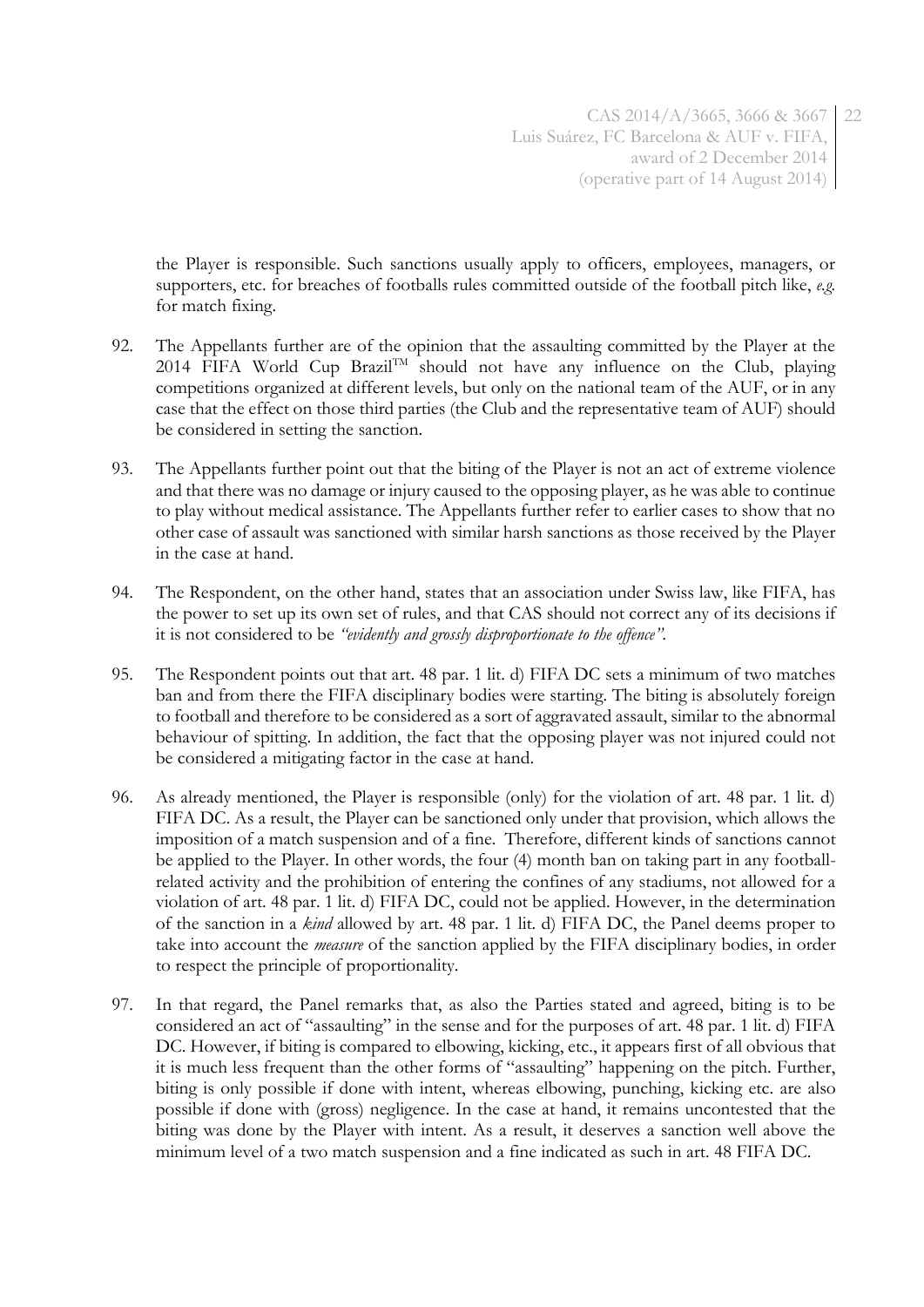- 98. The comparison with cases that occurred at previous editions of the FIFA World Cup is somehow difficult: first of all, the "Tassotti incident" happened twenty years ago, and was already then sanctioned with a ban of seven matches; and the "Zidane case" of 2006 can certainly not be compared to the case at hand, as Zidane was clearly provoked by his adversary player, which led to sanctions against both players. In the case at hand, the Player never claimed that he had been provoked by his adversary player Chiellini immediately before his biting or even earlier during the Match.
- 99. Based on art. 39 par. 4 FIFA DC, all relevant factors and the degree of the Player's guilt shall be taken into account when imposing the sanction.
- 100. In this view, it is first of all uncontested that the Player acted with intent when biting Mr Chiellini.
- 101. Further, it is clear that Mr Chiellini did not provoke the Player, and that there was no immediate chance to score a goal as the ball was at the side line and therefore far away from the Player and the Italian goal. In other words, the action of the Player was fully gratuitous.
- 102. When biting his opponent, the Player tried to destabilize Mr Chiellini, but not necessarily to effectively injure him. However, this assault would have resulted in a direct red card if the referee or one of the assistant referees had seen the scene. Therefore the national team of the AUF had an advantage to be able to continue the Match with all eleven players when the Match was still at 0:0.
- 103. After the assaulting, the Player tried to show that he was the victim of a collision with his opponent, as it is unfortunately common in football. When asked for a statement in front of the FIFA Disciplinary Committee within roughly twenty-four hours of the Match, the Player denied the assault. This attitude (which prompted a misplaced outcry against FIFA in the Uruguayan media and public opinion) may be explained (but not justified) by the fact that the AUF was eager to secure the services of the Player (the star of its national team) for the 1/8 final match at the World Cup. However, since a total of over 30 cameras were observing the Match, and therefore no facts could be hidden, the Player's and the AUF's behaviour proved only to show an underestimation of the disciplinary obligations, on the pitch and before the competent FIFA bodies. It was only after the decision of the FIFA Disciplinary Committee that the Player publicly issued his acknowledgement and excuses on 30 June 2014. Nevertheless, he admitted the assault and apologized to his adversary player Chiellini. It is important that the Player takes his behaviour seriously and, under the pressure of the Club, is now willing and able to get the necessary medical treatment. This seems especially required in view of the same infringements committed in 2010 when playing for Ajax Amsterdam and in 2013 when playing for FC Liverpool.
- 104. In view of all factors in the case at hand, the Panel finds that the four (4) month ban of the Player on taking part in any football-related activity and the prohibition of entering the confines of any stadiums are not contemplated by art. 48 par. 1 lit. d) FIFA DC, and are also not appropriate to the infringement committed by the Player on the pitch. It seems that the FIFA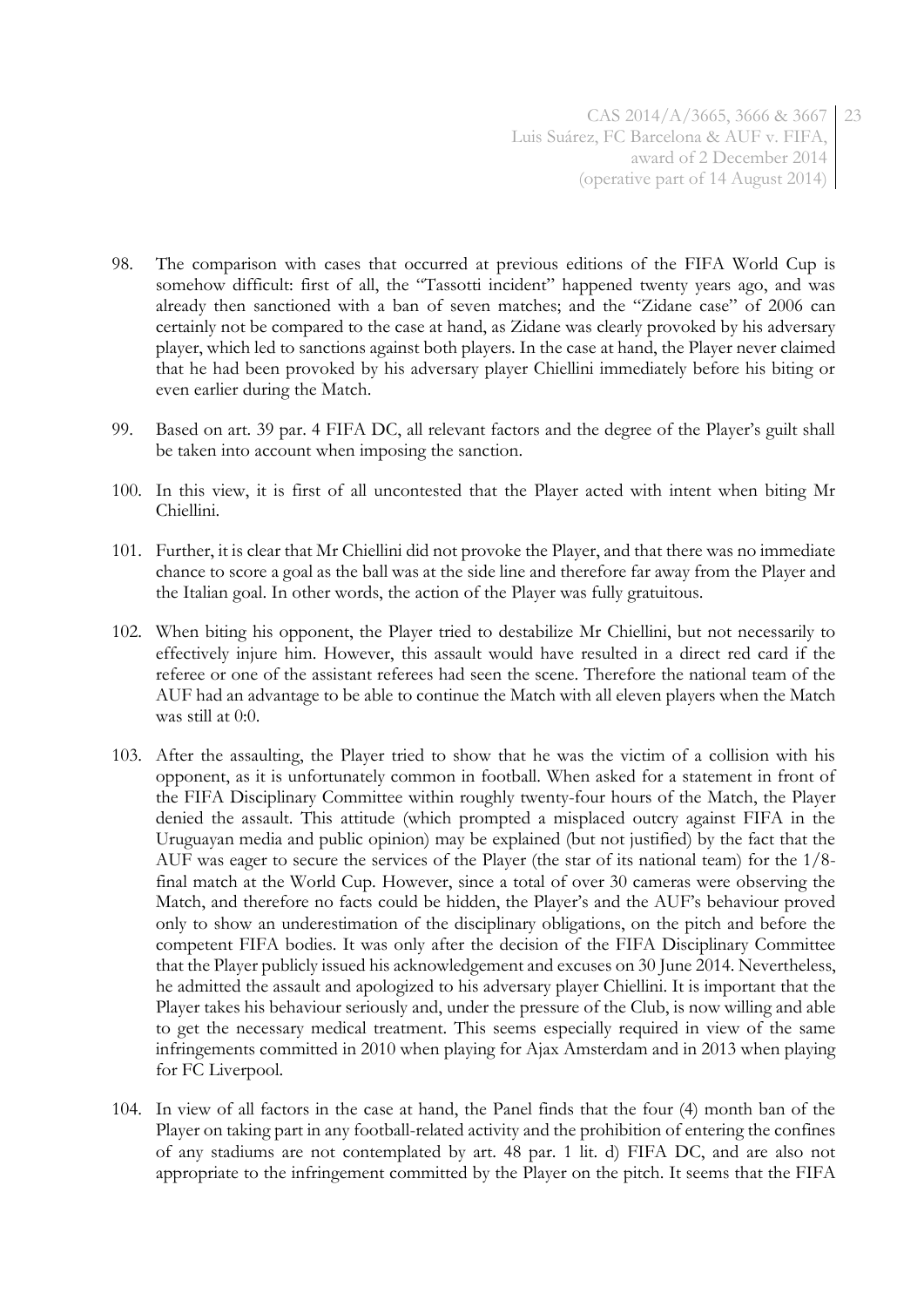Disciplinary Committee wanted to "expel" the Player from the 2014 FIFA World Cup Brazil<sup>TM</sup> and did therefore not see any other option than imposing these sanctions in order to assure the absence of the Player in the stadiums after his assaulting.

- 105. In addition, in the view of the Panel, the FIFA Disciplinary Committee and the FIFA Appeals Committee did not take into consideration that with the four (4) months ban of the Player on taking part in any football-related activity and from entering the confines of any stadiums, the Player actually was prohibited to train with a team and keep his fitness in order to be ready to start playing for the Club after and above this four (4) month ban. In fact, as the Player cannot be integrated into the Club's team, he would not be able to start playing for the Club after the end of the ban. Therefore, such ban would have an even longer impact on the Player's ability to exercise his profession as a football player than the four (4) months he is not allowed to take part in any football-related activity. In addition, this prohibition appears to impact, without any legitimate justification in the case at hand, on the general possibility for the Player to derive profits from his image as football player – beyond the simple participation in football matches.
- 106. Finally, the Panel notes that no justification was offered in the Appealed Decision (beyond a generic reference to the gravity of his actions) in support of the specific sanction of the stadium ban – a measure usually imposed to hooligans, which in the case of the Player does not seem to pursue any legitimate purpose. It does, in other words, not emerge from the Appealed Decision why it is necessary for the Player to be banned from any football-related activity and from entering the confines of any stadiums for four (4) months.
- 107. The Panel, however, finds that the duration (4 months) of the Player's ban on taking part in any football-related activity and from entering the confines of any stadium gives an appropriate indication for the measure of the sanction to be imposed as set forth in art. 48 FIFA DC. In fact, in light of all the elements of the case, the Panel finds that, by exercising its powers granted under art. R57 of the Code, it has to replace the sanction of the prohibition on exercising any football-related activity for four (4) months with the sanction of a match ban (applicable to official matches played at any level) for the same period. Such sanction would prevent the Player from playing with the Club within official competitions, but would not prevent him from training and integrating in the Club in order to be able to play effectively in competition after the end of the suspension period.
- 108. The Panel concedes that the Player's suspension for nine (9) consecutive official matches of the representative team of Uruguay and the ineligibility to play official matches at any level for a period of four (4) months (combined with the fine imposed by FIFA, to be confirmed) is a tough sanction. However, considering all relevant facts (and chiefly the attitude of the Player and the fact that he had already committed in two different preceding occasions the same infringement), such sanction is not excessive and disproportionate.
- 109. Based on art. 39 par. 1 FIFA DC it is up to the body pronouncing the sanction to decide on its duration.
- 110. Art. 19 par. 3 FIFA DC states that a match suspension is imposed in terms of matches, days or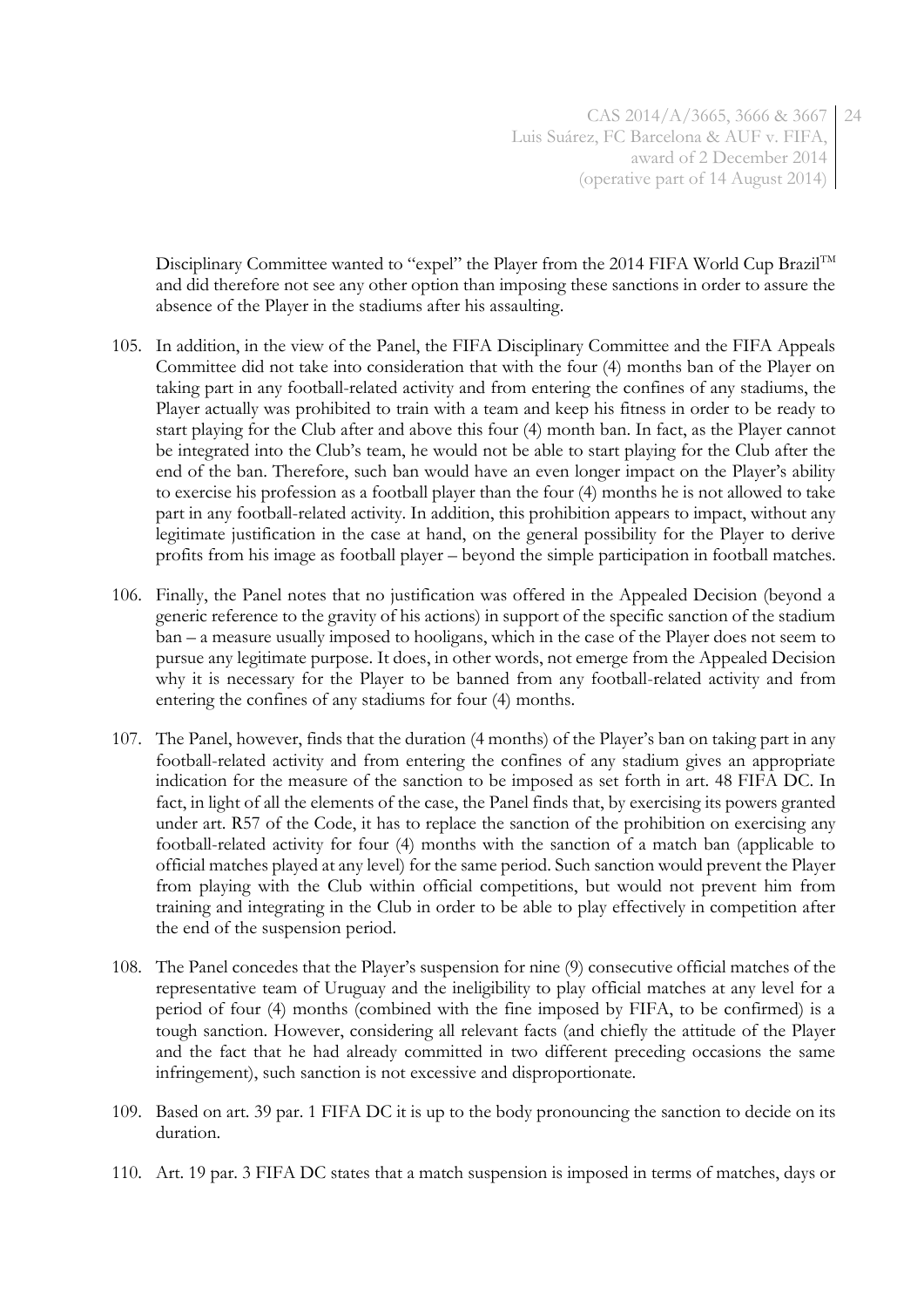months. In the case at hand, the FIFA authorities imposed a suspension in terms of matches and months as well.

- 111. The match suspension for the representative team of Uruguay has to be served in accordance to the detailed rules already stated by the FIFA Disciplinary Committee which follows art. 38 FIFA DC.
- 112. The match suspension for the period of four (4) months shall start on the day of the decision taken by the FIFA Disciplinary Committee and therefore on 25 June 2014. It is not clear, why such decision was only sent to the Player and the AUF on 26 June 2014: in any case, this fact is irrelevant, since the Challenged Decision is to be set aside and replaced by the award of CAS, which can also decide on the starting date of the sanction. The Panel, in addition, notes that the Player did not participate in any match anymore after 24 June 2014.

## **IX. CONCLUSION**

113. The Panel partially upholds the appeal and sets aside the decision of the FIFA Appeal Committee of 8 July 2014 and replaces it by a new decision by sanctioning the Player for having committed an act of assault and banning him for nine (9) consecutive official matches of the national team of the AUF, declaring him ineligible to play in official matches at any level for a period of four (4) consecutive months, starting on 25 June 2014, and sanctioning him to pay a fine in the amount of CHF 100,000.

# **ON THESE GROUNDS**

### **The Court of Arbitration for Sport rules as follows:**

- 1. Fútbol Club Barcelona has a legal interest and a standing to appeal the decision of FIFA Appeal Committee of 8 July 2014 and its appeal filed on 23 July 2014 is therefore admissible.
- 2. The appeals filed on 23 July 2014 by Luis Alberto Suárez Díaz, Fútbol Club Barcelona and Asociación Uruguaya de Fútbol against the decision issued by the FIFA Appeal Committee on July 2014 are partially upheld.
- 3. The decision of FIFA Appeal Committee of 8 July 2014 is set aside and replaced by this award.
- 4. Luis Alberto Suárez Díaz is found guilty of violation of art. 48 par. 1 lit. d) of the FIFA Disciplinary Code for having committed an act of assault during the match between Italy and